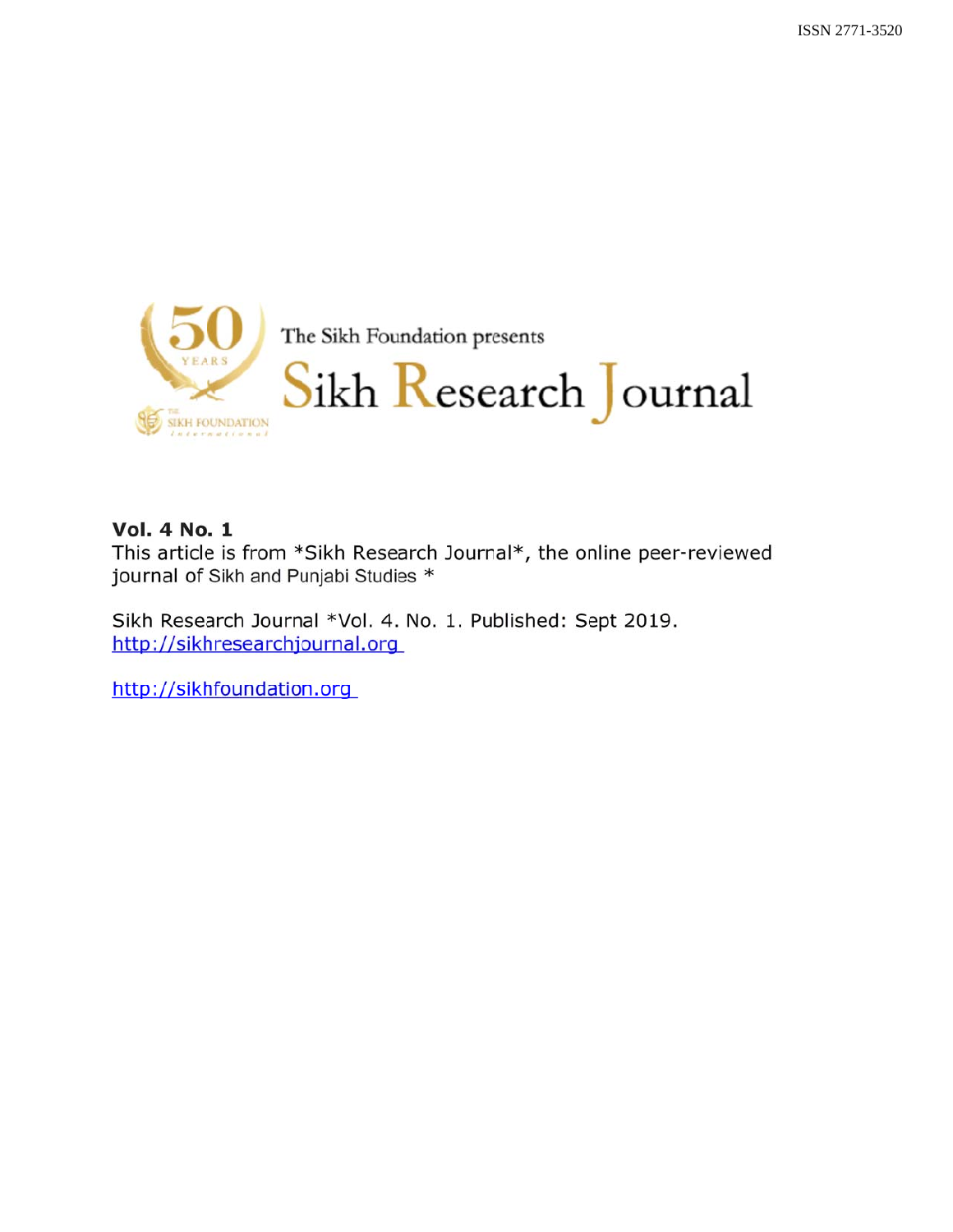## **Revolution and Assimilation: Understanding the Evolving Identity of the Punjabi Sikh Diaspora in California during the Early Twentieth Centur[y1](#page-20-0)**

# **Rajan Gill**

### *Yuba College*

This paper examines the evolving identity of the Punjabi Sikh diaspora in California during the early twentieth century, focusing on the relatively neglected role of the Pacific Coast Khalsa Diwan Society and its interactions with the Ghadar Party. In doing so, the paper adds to previous global accounts of the Ghadar Party by examining the politics of identity construction at a micro-level. It also adds to previous work on the role of the Diwan Society, by arguing that, beyond just creating a safe space for the immigrant group, it actively campaigned to better the newcomers' social status in the United States.

**Keywords:** Ghadar Party, Pacific Coast Khalsa Diwan, Punjabi, Sikh, Diaspora

On April 24, 1918, Ram Singh and Ram Chandra entered a courtroom in San Francisco to be tried for their involvement in the Ghadar mutiny, a conflict that sought to overthrow colonial rule in India through violent means.<sup>[2](#page-1-0)</sup> Midway through the trial, Singh stood up, crept towards his co-conspirator, pulled a revolver from his coat pocket, and assassinated Chandra. Singh was quickly shot and killed by police in the courtroom. Chandra was assassinated because he was suspected of being a double-agent for the British.<sup>[3](#page-1-1)</sup> Singh died as an individual loyal to his revolutionary ideals.<sup>[4](#page-1-2)</sup>

In 1923, Bhagat Singh Thind marched into the United States Supreme Court in an attempt to gain American citizenship. Like many Asian immigrants at this time, Thind migrated to the United States with the hope of finding economic success. Whereas in Punjab his job prospects were slim, the United States offered

 $<sup>1</sup>$  This is a revised version of my Master's Thesis at the University of California, Santa Cruz,</sup> completed in April 2015. I am grateful to my adviser, David Brundage, for his guidance, and two anonymous reviewers for suggestions.

<span id="page-1-0"></span><sup>&</sup>lt;sup>2</sup> Singh and Chandra were members of the Ghadar (Revolution) Party, which sought to overthrow colonial rule in India through violent means.

<sup>3</sup> Gobind Behari Lal, letter to editor of the *March of India,* June 18, 1956. South Asian Digital

<span id="page-1-2"></span><span id="page-1-1"></span>Archive, Papers of Godha Ram Channon. https://www.saadigitalarchive.org/item/20141120-3998. 4 The information given in this paragraph is from Maia Ramnath, *Haj to Utopia: How the Ghadar Movement Charted Global Radicalism and Attempted to Overthrow the British Empire* (Berkeley, California: University of California Press, 2011), 55.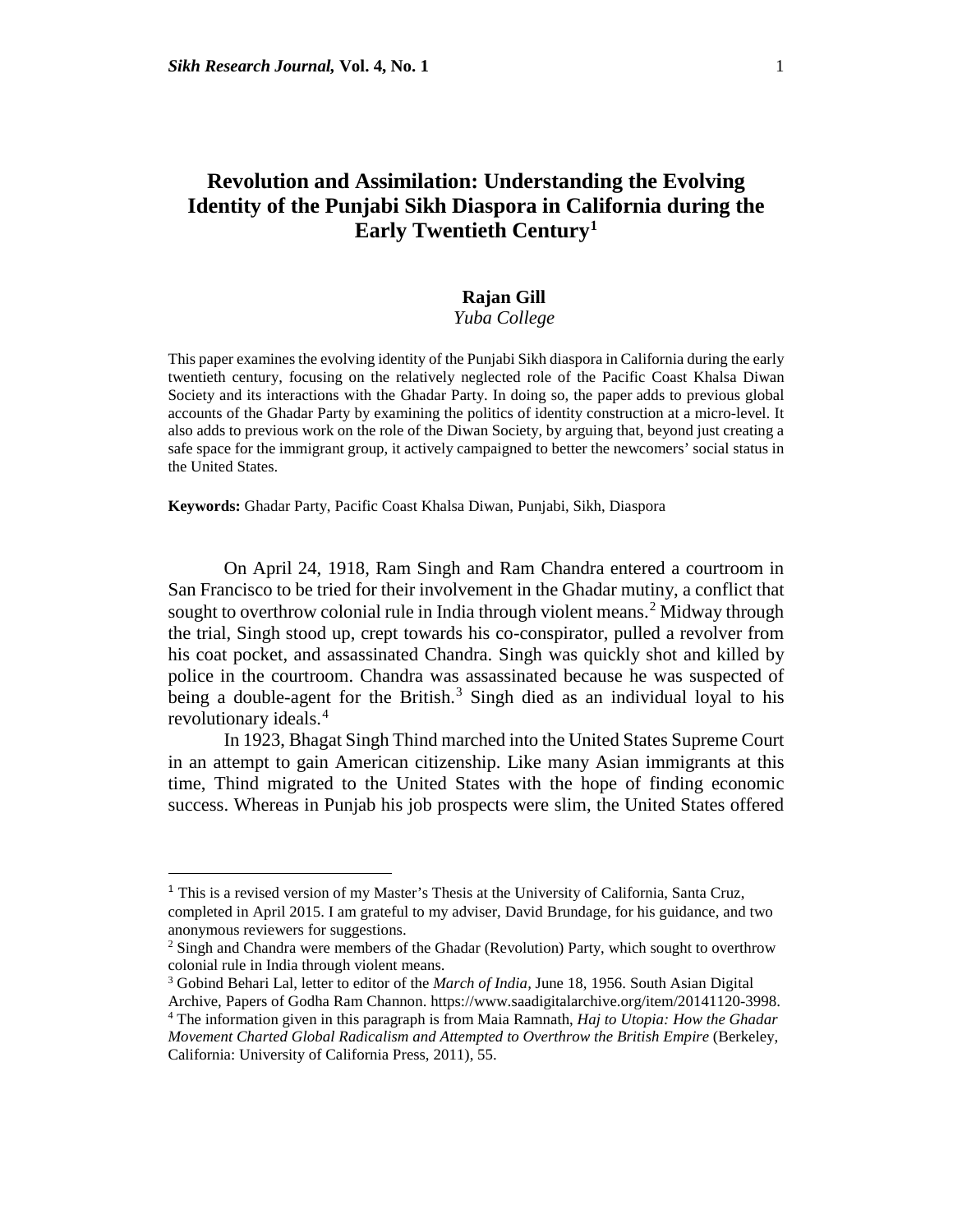Thind (and other immigrants) many employment opportunities.<sup>[5](#page-2-0)</sup> Yet simple employment was not enough – Thind sought citizenship and the rights guaranteed

by it. Challenging the racialized citizenship laws at the time, Thind sued the United States, arguing that due to Punjab's genetic history he was actually white and therefore should be allowed to become an American citizen. Thind was unsuccessful in his efforts.

Singh and Thind represent alternate pathways of understanding identity and belonging for Punjabi-Sikh immigrants in the United States. Following their emigration from northern India, Sikhs faced severe discrimination in the United States. Bhagat Singh Thind and Ram Singh are representative of the alternative pathways taken by Punjabi-Sikh immigrants when negotiating identity in the face of discrimination. Their stories mirror two prominent California organizations that promoted their respective ideas. The Ghadar (translating to "revolution" in Punjabi) Party, founded in 1912, aimed to overthrow colonial rule in India by violent means. This group viewed the United States as a temporary home to gain capital and education. Immigrants who followed this path often expected to return home to Punjab to resist British colonization. Founded in 1912, the Pacific Coast Khalsa Diwan Society aimed to elevate the social status of Punjabi-Sikhs in California.<sup>[6](#page-2-1)</sup> This organization viewed the United States as a final home for the immigrant community and lobbied for better treatment of the newcomers. These two groups had starkly different goals regarding the United States and homeland politics. Though the exact amount of members in these two groups remain elusive to historians, their active nature illustrate a serious push to reconsider a Punjabi-Sikh consciousness in the United States.

Punjabi-Sikh immigrants first entered the racial hotbed of the United States in the late nineteenth and early twentieth centuries. Tensions began when the group began finding industrial and agricultural work on the West Coast, as their presence created competition for white Americans. Such pressure is especially visible when looking at industrial labor newspapers, letters from workers, and local magazines. These economic strains culminated into the 1907 Bellingham riot. For example, Punjabi-Sikhs in Bellingham, Washington were forcibly herded to the town hall to be cast out of town.<sup>[7](#page-2-2)</sup> While Bellingham represented the boiling point for tensions, Punjabi-Sikhs would face similar discrimination across the United States. Out of this discrimination, two groups were created: the Ghadar Party – which favored a

<span id="page-2-0"></span><sup>&</sup>lt;sup>5</sup> Letters from Thind to his father reveal that he left for the United States to find better employment opportunities. South Asian Digital Archive Bhagat Singh Thind.

<span id="page-2-1"></span>

https://www.saadigitalarchive.org/collection/bhagat-singh-thind. 6 Pacific Coast Khalsa Diwan Society, *Articles of Incorporation*. Alameda County, 1912. Stockton Sikh Temple, Ghadar Collection, Safe 1.

<span id="page-2-2"></span><sup>7</sup> G. Perinet, "Have We a Dusky Peril?" *Puget Sound American,* September 16, 1906, South Asian Digital Archive, Bellingham Riot Collection

https://www.saadigitalarchive.org/browse/subject/bellingham-riot.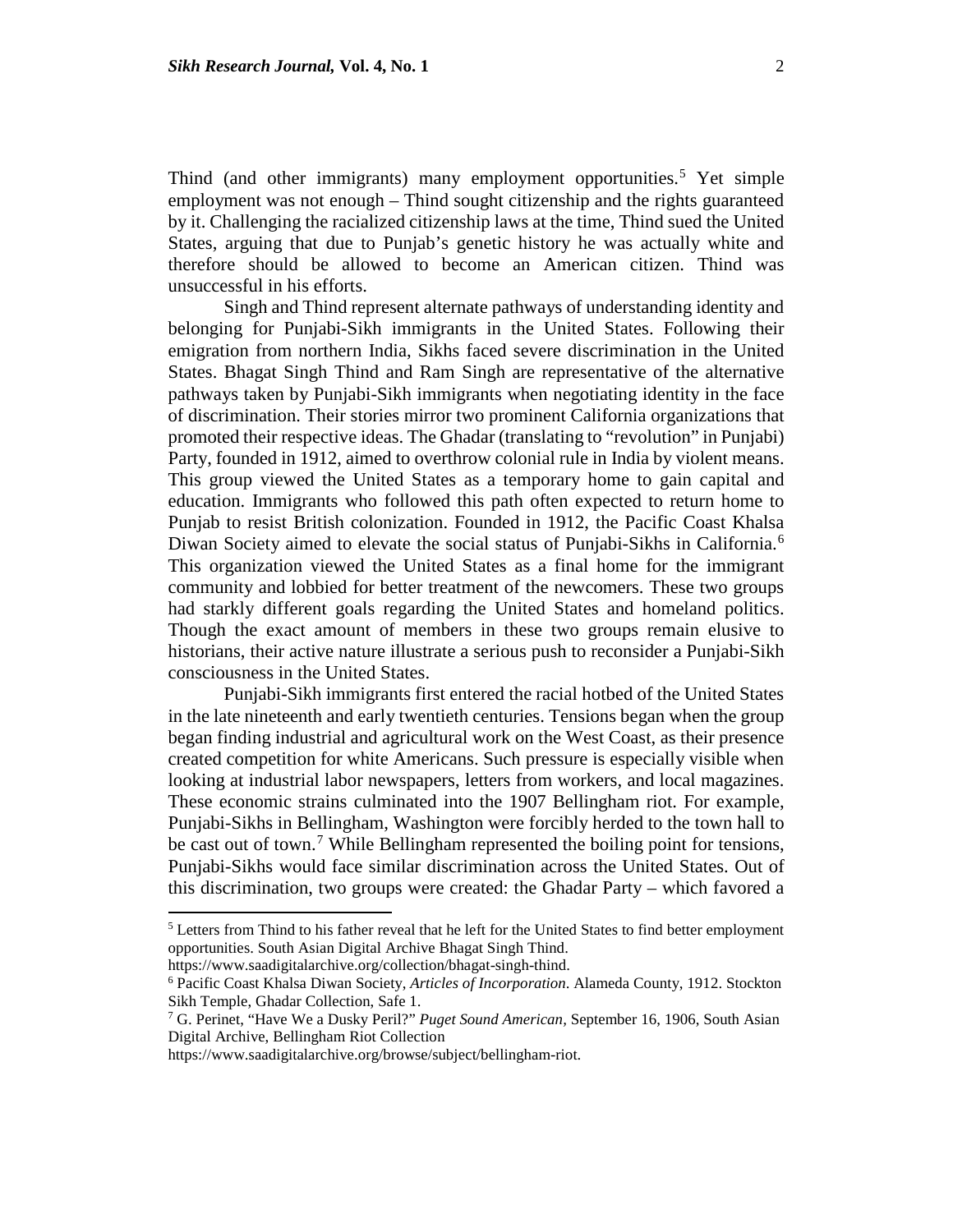return to a Punjab homeland – and the Khalsa Diwan Society – which viewed the California community a new homeland, and saw no need to return to Punjab.

Tensions further increased after the 1914 *Komagata Maru* incident. This event arose when a group of Indian immigrants began a seaward move to Canada during the summer of 1914. Holding nearly 100 passengers, primarily of Sikh faith, the ship was blocked from docking in Canada. Immigration officials cited a lack of proper migration papers, and also believed the sudden increase in immigrant workers would disrupt the labor markets. The *Maru* was forced to turn around and return to India. After a tiring three-month journey, passengers returned to the soil of their homeland. However upon their return to India in 1914, the group was placed under guard by the British. A scuffle between soldiers and travelers quickly broke out, leaving 19 dead and many wounded.<sup>[8](#page-3-0)</sup>

The *Komagata Maru* incident is one that represents a pivotal and traumatic shift in the Punjabi-Sikh timeline. Much like the Bellingham riots, it was a conflict that occurred due to exclusion and subjugation. The Ghadar Party and the Diwan Society responded to such conditions differently. The Bellingham riots, and other constant discrimination faced by Punjabi-Sikhs laborers, inspired the creation of the Diwan Society. It was this organization's goal to advocate and protect their community across the United States. After the *Komagata Maru* incident, the Diwan Society rallied for Indians to be included as American citizens through a series of letters, petitions and proposed legislation; the violence of the *Maru* could be navigated through these various legal channels. In contrast, the 1907 Bellingham riots proved to the Ghadarites that the United States should only be seen as a temporary place to gain capital and education before a move back to Punjab should be made. The *Komagata Maru* incident further confirmed the group's view of the West as a racially hostile place. The event inspired the group to launch their planned rebellion, leaving the United States to retake their home.

Whereas the Ghadar Party is often cited when considering immigrant nationalism or Punjabi-Sikh history, the importance of alternative organizations such as the Pacific Coast Khalsa Diwan Society is hardly explored. The work presented in this paper expands upon scholarship by Maia Ramnath's *Haj to Utopia* (2011). Ramnath details the global workings of the party – focusing on the group's organizational structure and global networks. Ramnath tracks how Punjabi-Sikhs became radicalized while working against a global colonial structure. While Ramnath presents the global party as a highly organized group, little is known about how this organization fostered identity among its constituents in California. I add to Ramnath's global account by examining the politics of identity construction at a micro-level. From placing the Ghadar party in conversation with the Pacific Coast Khalsa Diwan Society, another large Punjabi-Sikh organization of the time, and

l

<span id="page-3-0"></span><sup>8</sup> Hugh Johnston, *The Voyage of the Komagata Maru: The Sikh Challenge to Canada's Colour Bar* (Vancouver, Canada: University of British Columbia Press, 2011), 142-160.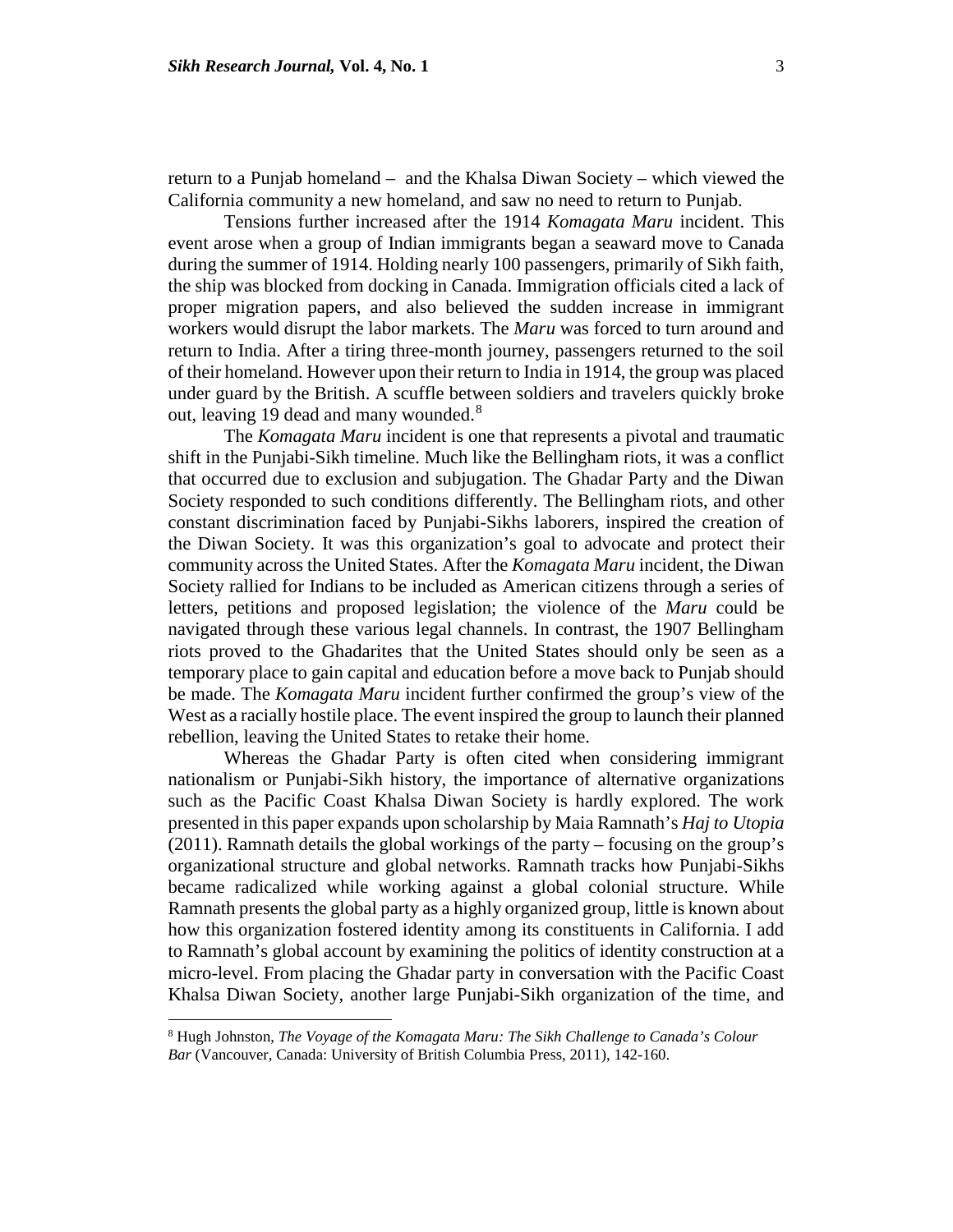viewing the revolutionaries under a local lens, one can see the Ghadar movement's reach and effectiveness. Moreover, by comparing the two organizations one is able to understand the various articulations of identity and belonging for Punjabi-Sikhs in California.

My work also expands on scholarship presented by Joan Jensen in *Passage from India* (1988). *Passage from India* was one of the first works to look at the Punjabi-Sikh diaspora in the United States. Her work chronicles the immigrants' initial move from Punjab to the United States, and how the group attempted to negotiate a radical identity in the face of colonial oppression. Jensen also presents one of the first in depth look at the Ghadar party in the United States, and though *Passage* covers the revolutionary group in detail, little attention is given to the Pacific Coast Khalsa Diwan Society. Jensen credits the Diwan Society with building California's first Sikh Temple in 1915, and posited the act as important because it created a safe space for Punjabi-Sikh immigrants to practice their religion and cultural customs – an act integral to preserving Punjabi-Sikh identity. Jensen argues that the temple also served as a politicized meeting place for Sikhs to come together and discuss issues or problems they faced.<sup>[9](#page-4-0)</sup> While the Pacific Coast Khalsa Diwan Society should be recognized for the creation of this temple, there was more to the group than this construction. A closer look at the organization reveals the Pacific Coast Khalsa Diwan Society to have been a highly active and complex advocacy group for Punjabi-Sikhs in the United States. More than creating a safe space for the immigrant group, the Diwan Society actively campaigned to better the newcomers' social status in the United States.

The work presented in this paper builds on the framework presented by Russell Kazal in "Revisiting Assimilation: The Rise, Fall, and Reappraisal of a Concept in American Ethnic History." In this work, Kazal builds a framework where immigrant groups assimilate into the United States through a process of Americanization. As Kazal argues, Americanization is produced when the group adopts "something that sets one off from non-Americans."[10](#page-4-1) The Pacific Coast Khalsa Diwan Society adopted a political agenda that ran opposite to the Ghadar Party. By distancing itself from the Ghadarites, the assimilative Diwan Society hoped to fight against the radical stereotypes placed upon Punjabi-Sikhs from its revolutionary counterpart.

Though the Ghadar Party has dominated current scholarship on Punjabi-Sikhs, recently uncovered archives have revealed the Pacific Coast Khalsa Diwan Society to have been an equally important group when considering Punjabi-Sikh identity. Archival discoveries at the Stockton Sikh Temple in California present

l

<span id="page-4-0"></span><sup>9</sup> Joan Jensen, *Passage from India: Asian Indian Immigrants in North America* (New Haven, Connecticut: Yale University Press, 1988), 179-180.<br><sup>10</sup> Russell Kazal, "Revisiting Assimilation: The Rise, Fall, and Reappraisal of a Concept in

<span id="page-4-1"></span>American Ethnic History," *The American Historical Review*, 100, No. 2 (April 1995): 439.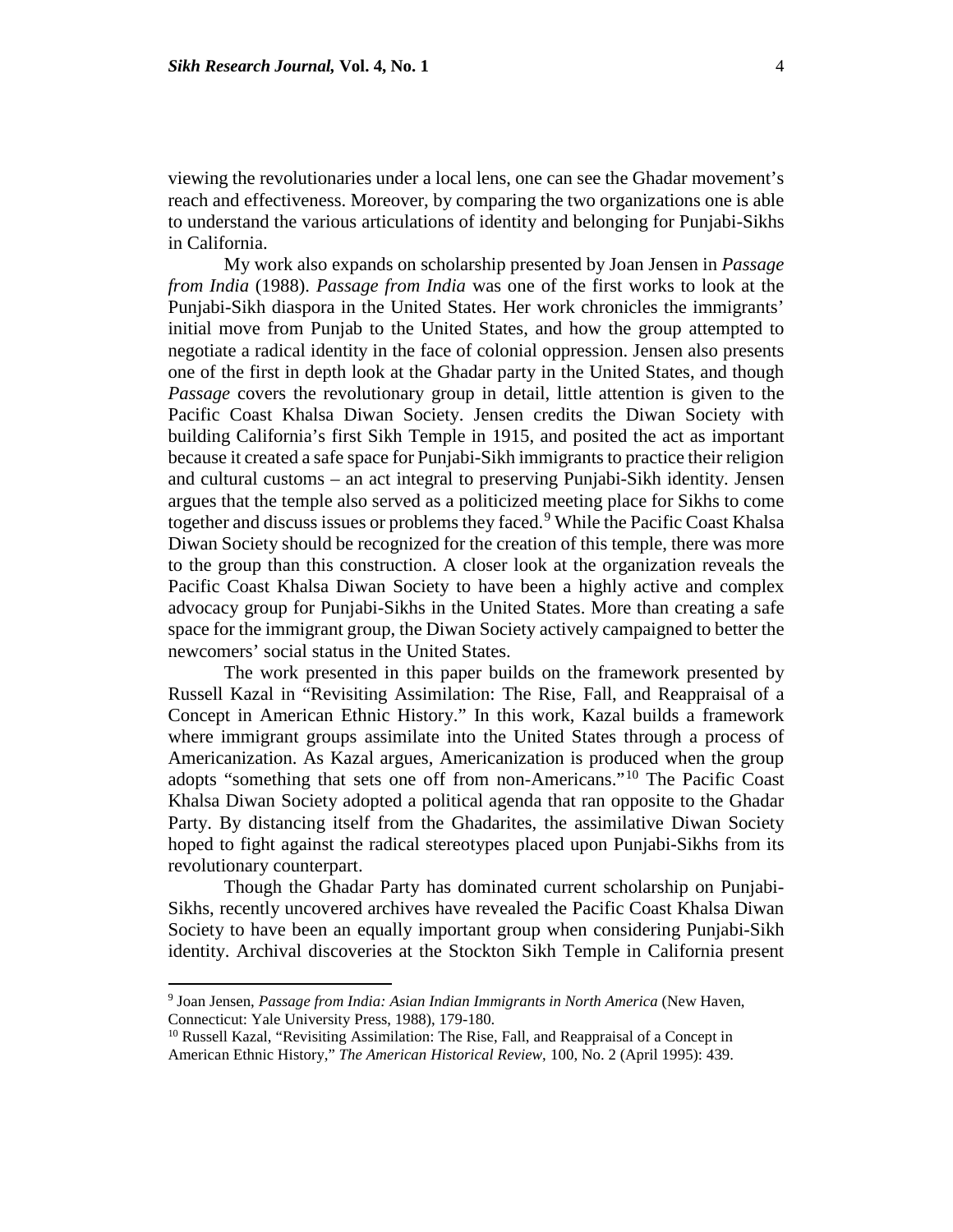new documents regarding the Punjabi-Sikh diaspora in the United States and the Diwan Society. The documents shed light on how the latter group was founded, what its original aims were, and how it hoped to achieve its goals. These documents depict the Pacific Coast Khalsa Diwan Society as a contrast to the revolutionary Ghadar Party. Documents such as the Diwan Society's Articles of Incorporation, pamphlets, ledgers and letters all point to an active interest in assimilation within the United States. By closely examining these new sources, I am able to articulate the group's reach, effectiveness and importance within California. These documents are directly compared against Ghadar literature. Pamphlets, newspapers, letters, interviews and court testimonies from the early twentieth century all allow for one to gauge the goals and ideas of the revolutionaries.

#### **Emigration from India**

Yet before one can fully understand how these groups were different, one must first understand their shared history in India. The Punjab is a region in Northern India known for its lush and desirable farm land. Punjab translates to "The Land of Five Rivers." Its name derives from having the five largest rivers in India flow through the region. The combination of wetlands and waterways allowed for an ideal agricultural scene. Though considered the agricultural heart of India, Punjab is best known as the birthplace of Sikhism. The creation and impact of Sikhism allowed many to embrace a physical and spiritual identity unique to anything in India at the time.

Sikhism itself represented a spiritual shift from the religious norms of India. Founded in 1469 by Guru Nanak Dev Ji as a response to the ceremonial intricacies of Islam and Hinduism, the conception of Sikhism represented a move away from the traditional religions of India.[11](#page-5-0) The very creation of Sikhism allowed for Sikhs to embrace a unique spiritual identity. This identity was intensified with the martial organization of Sikhs in 1699.<sup>[12](#page-5-1)</sup> The newly militarized community became known as the Khalsa, a term that translates in Punjabi to "free" or "self-sovereign." If an individual is Sikh, he or she is a part of the Khalsa. It is a collective name that indicates the sense of community found within the religion.

The formation of the Khalsa not only brought Sikhs together through a shared community, but it also gave rise to a unique physical identity. Members of the Khalsa are expected to keep their hair uncut, but tied neatly in a turban. While the very creation of Sikhism allowed for many Punjabis to differentiate themselves spiritually from other religious groups, the establishment of the Khalsa marked these individuals as physically dissimilar. Their outward appearances created a specific physical identity different to their fellow Indians. Their unshorn beards and

<span id="page-5-0"></span><sup>11</sup> Nikky Guninder-Kaur Singh *Sikhism: An Introduction* (London, England: I.B. Tauris & Co. LTD, 2011), 1.<br><sup>12</sup> Ibid., 48.

<span id="page-5-1"></span>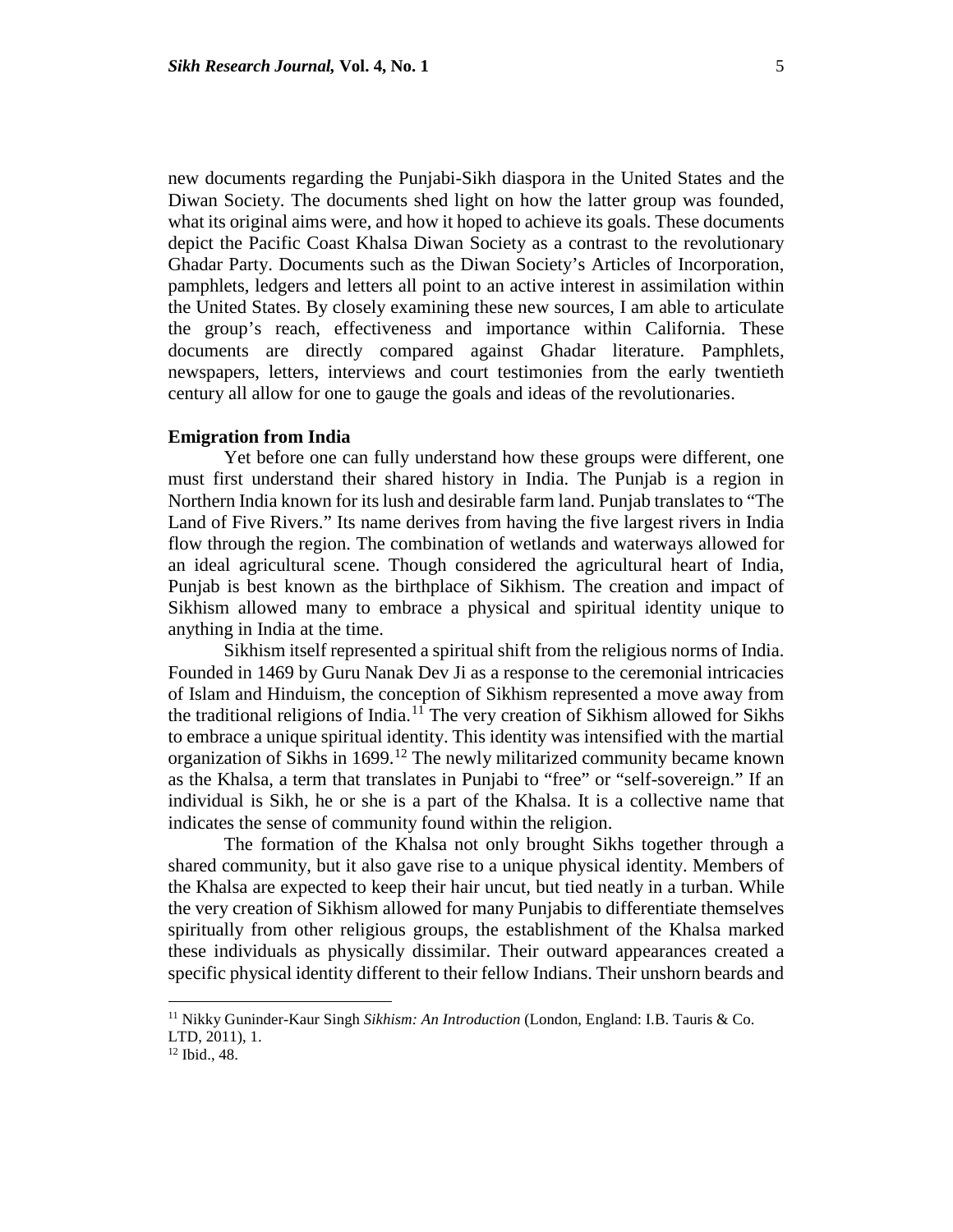turbaned hair allowed for a Sikh to be easily identified against their clean-shaven counterparts. $^{13}$  $^{13}$  $^{13}$ 

The geographic location of Punjab also helped solidify a Punjabi-Sikh identity in India. As the northern most part of India, Punjab serves as a gateway into the region for foreign invaders. Sikh-Punjab remained independent from any foreign advances until the area fell under British control in  $1849$ .<sup>[14](#page-6-1)</sup> The constant presence of a foreign Other that took the form of a Mughal or British state allowed for a Punjabi-Sikh identity to become better expressed.[15](#page-6-2) The religious, political, and physical differences between the foreign rulers and Punjabi-Sikhs only added to the latter groups' formation of identity.

The promise of striking it rich as a successful farmer in the Punjab attracted many people from all across India, leading to great internal migration and eventual economic complications. Masses of individuals flocked to the area in hopes of becoming successful farmers. The population of Punjab increased 20% between 1855 and 1881, and [16](#page-6-3)% between 1881 and 1901.<sup>16</sup> The addition of all the farm laborers increased the productivity of many farms, yet the influx of hopeful land owners disrupted the land market. Prime agricultural land was limited and highly coveted, driving up rent rates and land prices by  $1,000\%$  between 1870 and 1900.<sup>[17](#page-6-4)</sup>

The economic competition was intensified by a series of droughts. Such conditions dried out local water supplies, leading to stagnating agricultural output. The Punjab was economically wrecked by the start of the  $20<sup>th</sup>$  century, and its once bountiful lands had turned unfertile.<sup>[18](#page-6-5)</sup> The agricultural market was crippled, and the addition of laborers crowded the already impacted job market. Yet the recent inclusion into the colonial world offered opportunity for many in the area. With their history of resistance, Punjabi-Sikhs were seen as ideal soldiers who were often recruited into the British ranks as soldiers or policemen. Most soldiers were able to go abroad to other parts of the British Empire. The Punjabi-Sikh soldiers abroad allowed for a strong network to be created across the British Empire. Temples and

<span id="page-6-0"></span> <sup>13</sup> Nikky Guninder-Kaur Singh *The Birth of the Khalsa: A Feminist Re-Memory of Sikh Identity* (New York, New York: State University of New York, 2012). 97-99.

<span id="page-6-1"></span><sup>&</sup>lt;sup>14</sup> Sikh-Punjab remained independent from the Mughal Empire, and only fell to Colonialism after the Anglo-Sikh wars of 1839-1849.<br><sup>15</sup> J.S. Grewal *The Sikhs of the Punjab* (Cambridge, England: University of Cambridge Press,

<span id="page-6-2"></span><sup>1990),</sup> 53.

<span id="page-6-3"></span><sup>16</sup> Bruce La Brack, "Sikhs in the United States" in, Melvin Ember, Carol R. Ember, Ian Skoggard, *Encyclopedia of Diasporas: Immigrant and Refugee Cultures Around the World. Volume I: Overviews and Topics, Volume II: Diaspora Communities* (New York, New York: Springer, 2004), 1904-1905.

<span id="page-6-4"></span> $17$  Ibid.

<span id="page-6-5"></span><sup>18</sup> Ibid.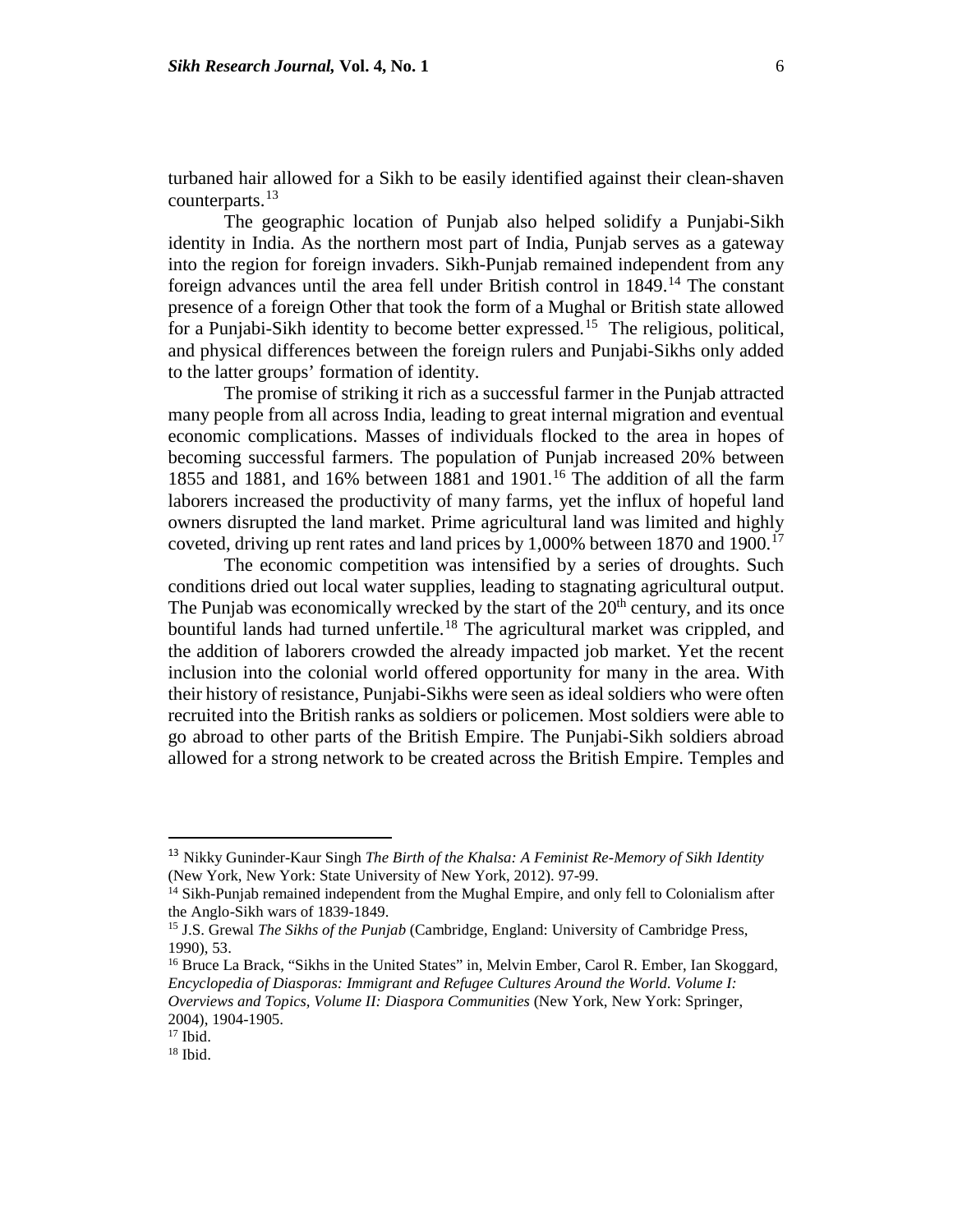labor recruitment firms began to emerge in places like Hong Kong creating landing spaces for immigrants who wanted to leave Punjab.<sup>[19](#page-7-0)</sup>

#### **Turmoil and Transformation: Punjabi-Sikhs in the United States**

The western United States offered Punjabi-Sikh immigrants economic opportunity that was absent in British-India, and the perception of the United States as a bountiful place for work became solidified after the 1882 Chinese Exclusion law. Word of a labor shortage along the Pacific Coast had reached hopeful North-Indian travelers, spurring a move to the United States.<sup>20</sup> One such landing spot for many travelers was Bellingham, Washington.

Though job opportunities were plentiful, the increase of Punjabi-Sikhs in the Pacific North-West created competition between the newcomers and the local, white Americans. The newcomers were met with suspicion, and many feared that the group would slowly take over the area. This fear is best seen when looking at the 1906 article "Have We a Dusky Peril?" Published in *The Puget Sound American*, this article compares the growing Punjabi-Sikh population to the recently excluded Chinese. The author stated that the newcomers "will prove a worse menace to the working classes than the 'Yellow Peril' that [had] so long threatened the Pacific Coast."[21](#page-7-2)

The racial prejudices found in "Have We a Dusky Peril" were acted upon in the 1907 Bellingham riot. On the night of September 6, 1907, 600 white workers took to the streets of Bellingham, Washington to violently round up Punjabi-Sikh immigrants.<sup>[22](#page-7-3)</sup> The angry mob entered into the living spaces of the migrant workers, beat the newcomers and in some cases stole their valuables. Police did little to suppress the violence, but managed to secure the majority of the Punjabi-Sikh population in town hall to be sheltered from the violence. By morning, a majority of these persecuted peoples left on train to either California or Canada.<sup>[23](#page-7-4)</sup>

The Bellingham riot was not an isolated incident of racism between working white Americans and the "foreign" Punjabi-Sikhs, but instead representative of the larger public perception held toward the immigrant group. According to an investigation conducted by H.A. Millis, the head of the 1909 federal immigration commission, Sikh immigrants were seen as "the most undesirable of all the Asiatic immigrants<sup>"[24](#page-7-5)</sup> to come to the United States. This perception was widespread

quoted in Franklin Ng, "The History and Immigration of Asian Americans," 1, *The History and* 

<span id="page-7-0"></span> <sup>19</sup> La Brack, "Sikhs in the United States," 1905.

<span id="page-7-1"></span> $20$  Ibid.

<span id="page-7-3"></span><span id="page-7-2"></span><sup>&</sup>lt;sup>21</sup> Perinet, "Have We a Dusky Peril?".

<sup>22</sup> Werter Dodd, "The Hindu in the Northwest," *World Today*, 13, 1907, 1157-1160.

<span id="page-7-4"></span> $23$  Ibid.

<span id="page-7-5"></span><sup>&</sup>lt;sup>24</sup> H.A. Millis, "East Indian Immigration to the Pacific Coast" *Survey* 28, no. 9 (1912), 381,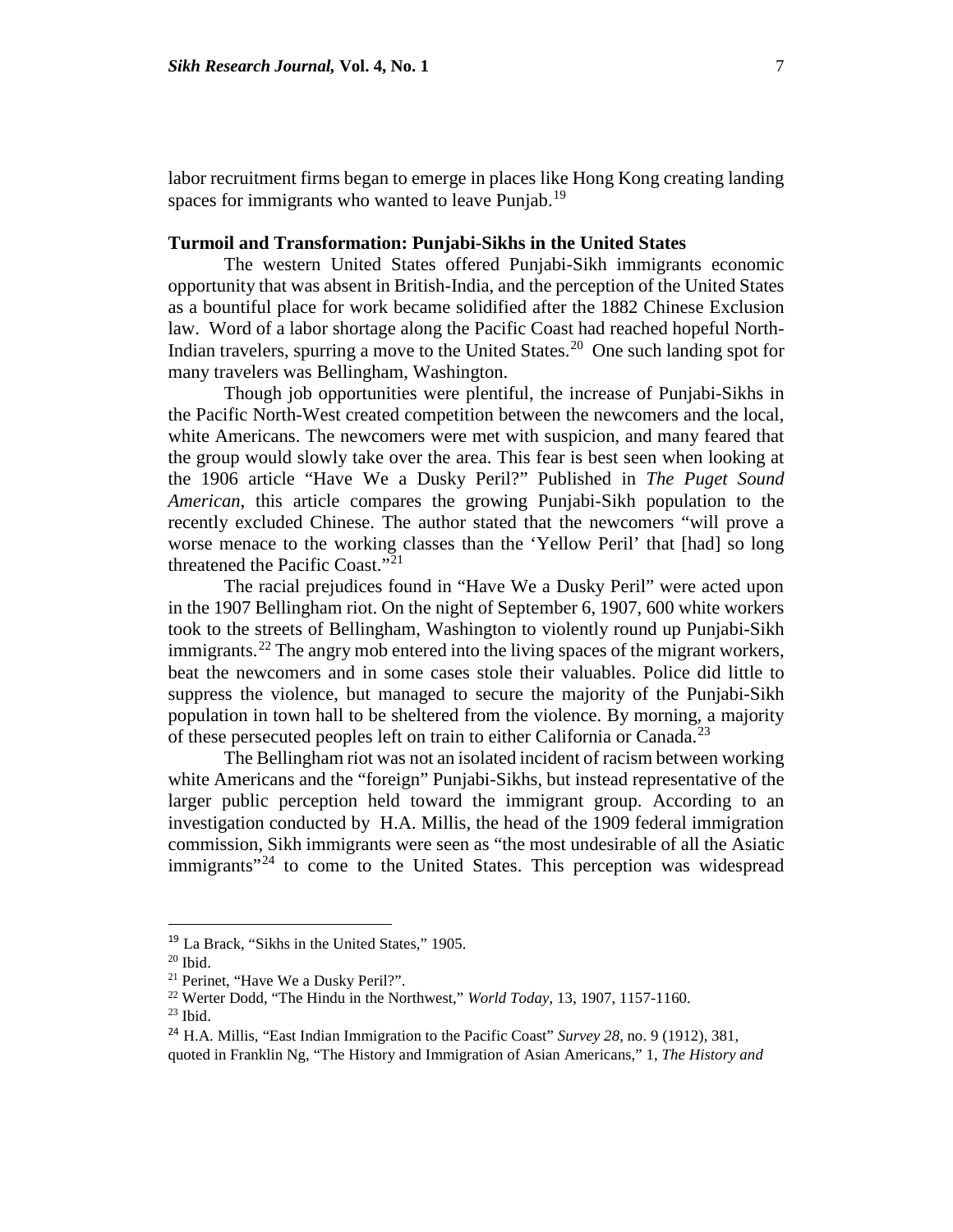throughout the western United States.<sup>[25](#page-8-0)</sup> The casting out of Punjabi-Sikhs sent a clear message to the immigrant community: they were not wanted. Indians often worked for less than the average wage, resulting in easy employment in the manual labor field.<sup>[26](#page-8-1)</sup> Though employers welcomed the cheap labor, this did not mean the newcomers were accepted into American society.

The violence in Bellingham was but a symptom of the larger condition of racism in the United States and Canada. The suspicion many white workers held toward Punjabi-Sikh workers was also based on their mysterious and foreign appearance. The immigrants were seen as ethnically different. Their turbans and beards not only marked them off from white Americans, but from other immigrants group also in the United States during the early twentieth century. Violence toward Punjabi-Sikh newcomers grew as more anti-immigrant riots spread throughout the Pacific Northwest.<sup>[27](#page-8-2)</sup>

#### **Reclaiming the Homeland: The Rise of the Ghadar Party**

From this constant discrimination grew two distinct and influential organizations that aimed to elevate the social status of Punjabi-Sikhs in the United States – The Ghadar Party and the Pacific Coast Khalsa Diwan Society. By 1913 Punjabi-Sikh workers in the Northwest began to hold meetings discussing their mistreatment in the United States.<sup>[28](#page-8-3)</sup> Many of the newcomers began to lose hope in the United States as a place of viable settlement. Some pushed for a return to Punjab, though the oppressive colonial government found in the homeland still was not ideal. These anti-colonial sentiments were scattered throughout the Northwest without any meaningful direction until philosopher Har Dyal mobilized the immigrants to take action.<sup>[29](#page-8-4)</sup> In a 1914 speech to the Punjabi-Sikh laborers in the Northwest, Dyal laid out the basic tenets of the Indian revolution, including a boycott of English goods and a renouncement of the colonial government.<sup>[30](#page-8-5)</sup> However, the most important facet of this revolutionary movement was a return to India. Though an exact date was unclear, the Ghadarites had hoped to strike

*Immigration of Asians in America: the Peoples of the East, Southeast, and South Asia (Fresno,* California: Taylor and Francis, 1998), 109.

<span id="page-8-0"></span><sup>&</sup>lt;sup>25</sup> Similar sentiments are seen in Dodd, "The Hindu in the Northwest," and A.W. Mangum Jr to Mother*,* September 8, 1907, South Asian Digital Archive, *Bellingham Riot Collection*. https://www.saadigitalarchive.org/item/20110910-354 and Dodd.

<sup>26</sup> A.W. Mangum Jr. to mother.

<span id="page-8-2"></span><span id="page-8-1"></span><sup>&</sup>lt;sup>27</sup> Violence against Punjabi-Sikh immigrants also took place in the 1907 Vancouver Race Riots and in the 1910 St. Johns Riots. See Johanna Ogden "Ghadar, Historical Silences, and Notions of Belonging: Early 1900's Punjabis of the Columbia River," *Oregon Historical Quarterly,* 113, no. 2 (Summer 2012): 171.

<span id="page-8-3"></span><sup>28</sup> Ramnath, *Haj to Utopia,* 25.

<span id="page-8-4"></span><sup>29</sup> "British Rule Oppressive: So Says Har Dyal, Hindu Revolutionist Regarding India," *Astoria Daily Budget,* May 5, 1913. 2. 30 Ibid.

<span id="page-8-5"></span>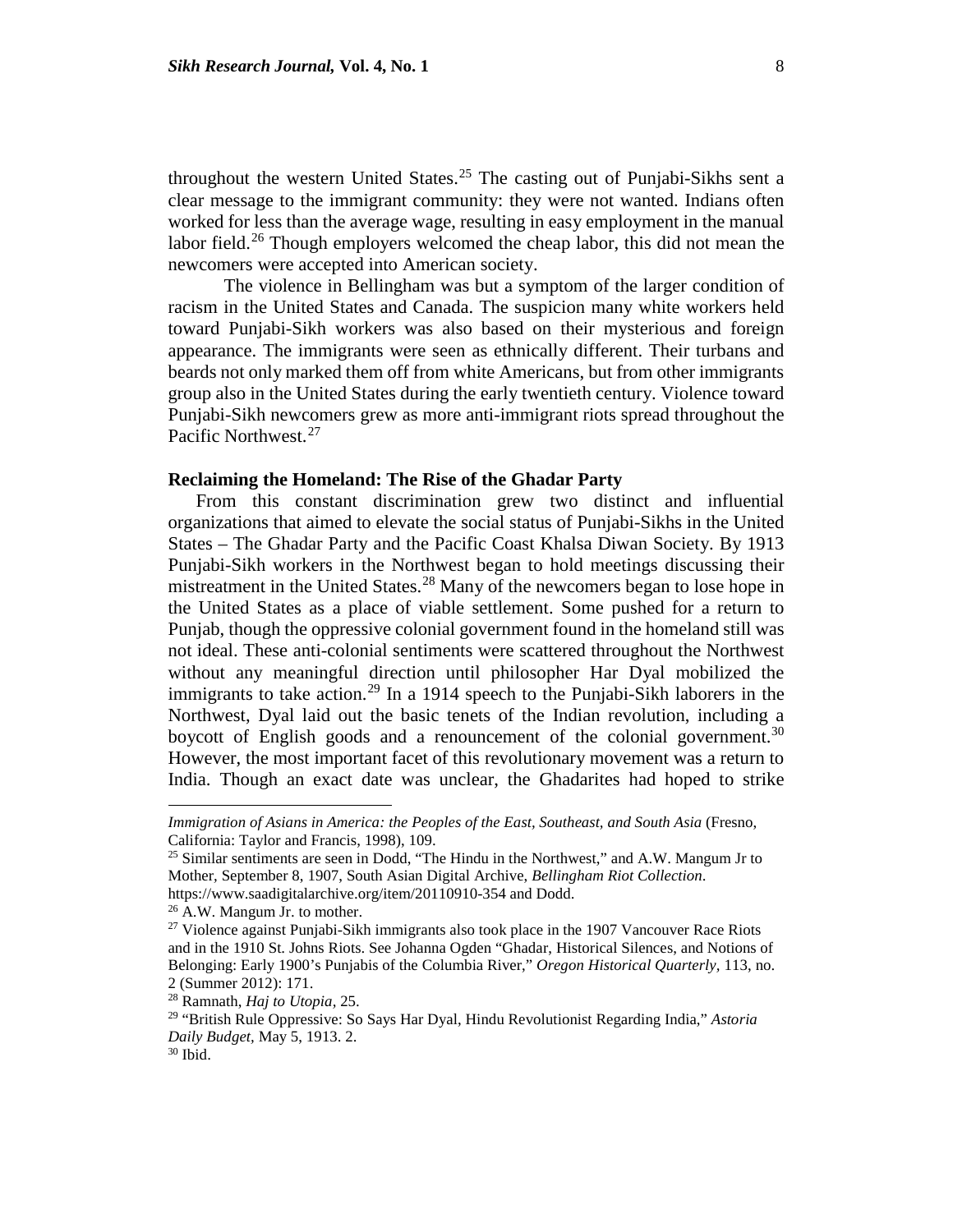England at its most vulnerable moment, and planned to return to India to fight against British while England was at war with Germany.<sup>[31](#page-9-0)</sup>

The Ghadar movement viewed the United States as a hostile and undesirable place. Though the group pushed for immigrants to return to India, the revolutionaries could not do so until the oppressive colonial regime was done away with. To the revolutionary group, the United States was seen as a temporary place to gain capital and education, they would eventually return to India to help liberate the country from British rule. In a 1957 letter, the former President of the Ghadar Party, Bhagwan Gyanee, reflected on the motivations for revolting against the British. "It was the general awakening of Indians due to the atmosphere of freedom in the USA & Canada that brought the Ghadar party forward."<sup>[32](#page-9-1)</sup> The revolutionaries were inspired by America's emphasis on economic freedom and individualism.<sup>[33](#page-9-2)</sup> However, this did not mean that newcomers viewed the United States as a desirable home. Instead, the Ghadarites hoped to implement such ideas in a liberated and unified India, free from racial hierarchy.

A return to India is apparent in Ghadar programs and literature. In 1912, Ghadarite Jawala Singh organized a scholarship for six Indian students to come to the United States to study at the University of California, Berkeley. The Ghadar Party covered "free board and lodging, all expenses for clothes, books, stationary, medicine, postage," and anything else necessary for college (including tuition fees).[34](#page-9-3) Singh and other Ghadarites hoped to empower Indian youth by providing them a pathway to success through education. However, the end goal of such a project was that the students would return to India, enlightened by western education. Harnam Chima – one student who was received the scholarship – reasserted such a claim in his 1907 essay *Why India Sends Students to America*. Chima posited that the purpose of the scholarship was to "imbibe free thoughts from free people and teach the same when [immigrants] go back to [India] to get rid of the tyranny" of the British. [35](#page-9-4)

For the Ghadarites and students like Chima, the United States represented a space where immigrants would gain education and capital before their eventual return to India. California was a training zone for these newcomers before they began on their quest of liberation. Both Jawala Singh and Harnam Chima understood the opportunities presented by UC Berkeley. Students could become educated while being immersed in a society founded on freedom and self-

 $\overline{\phantom{a}}$ 

<span id="page-9-4"></span>https://www.saadigitalarchive.org/item/20111025-425. 35 Ibid.

 $31$  Ibid.

<span id="page-9-1"></span><span id="page-9-0"></span><sup>&</sup>lt;sup>32</sup> Bhagwan Singh Gyanee to Jagjit Singh, February 17, 1957. South Asian Digital Archive, Bhagwan Singh Gyanee Collection. https://www.saadigitalarchive.org/item/20120805-918.<br><sup>33</sup> Ibid.

<span id="page-9-3"></span><span id="page-9-2"></span><sup>34</sup> Jawala Singh, "The Guru Govind Singh Sahib Educational Scholarships," January 1, 1912. South Asian Digital Archive, Philanthropy Collection.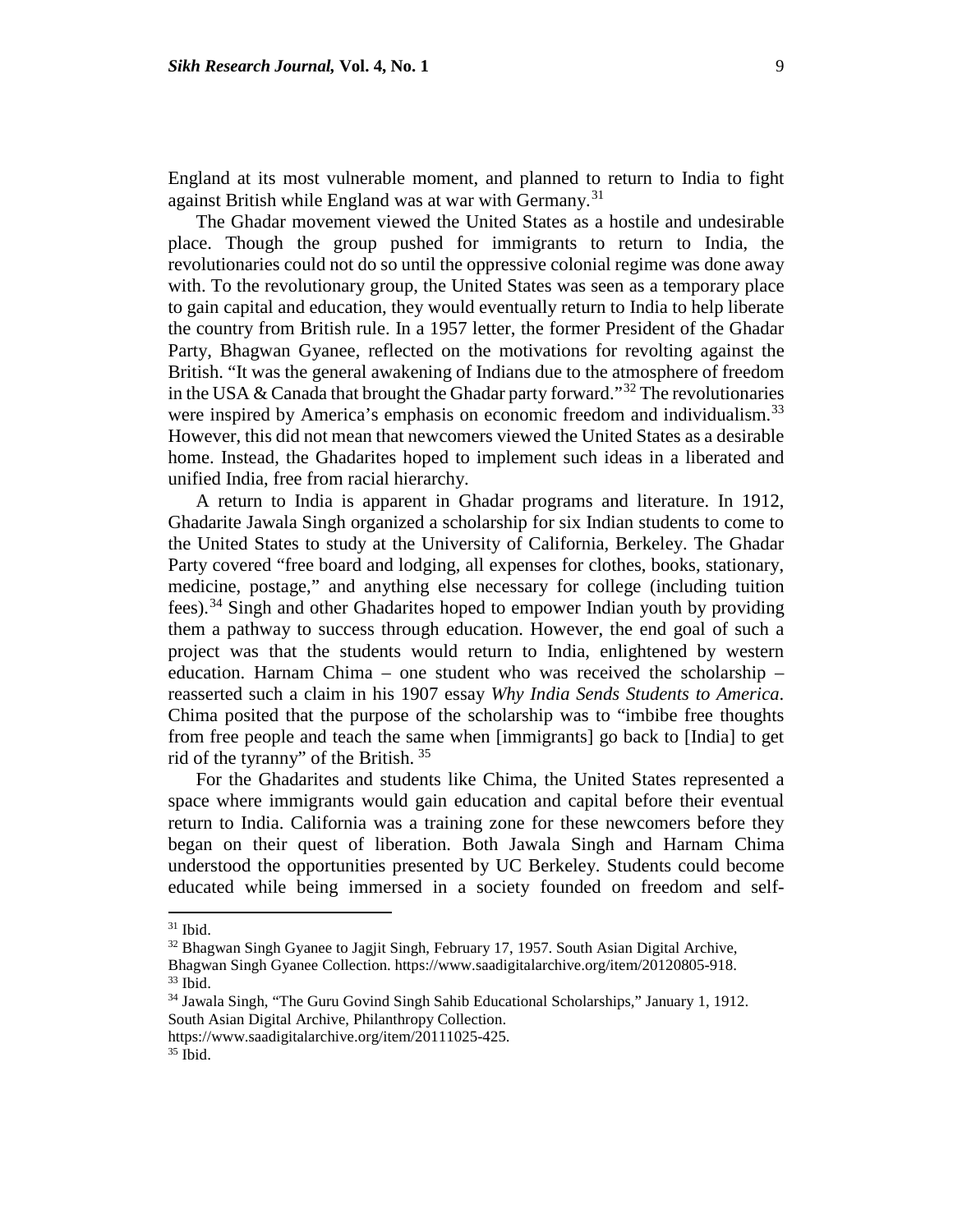determination. Enlightened students would then return to India to spread such ideals in their homeland.

Although the Ghadar Party is often cited when considering Punjabi-Sikh nationalism and identity, it was not the only prominent organization of its time. In 1912, a new group came into being that aimed to elevate the status of Punjabi-Sikh immigrants in California. Though originally conceived by revolutionary advocates, the society's goals were strikingly different from the party. Whereas the Ghadarites urged Punjabi-Sikhs to return to India, the Pacific Coast Khalsa Diwan Society focused on improving the social status of the immigrants in the United States. Instead of revolution, the Diwan Society sought American citizenship and acceptance.

The goals of the Pacific Coast Khalsa Diwan Society were laid out explicitly in the group's 1912 articles of incorporation. The first goal included offering the Punjabi-Sikh community a safe space to practice their religion. This was possible through supplying the group with religious "assistance, counsel, or encouragement."<sup>[36](#page-10-0)</sup> This support was possible due to the group building the Stockton Sikh Temple in 1912.<sup>[37](#page-10-1)</sup>

The second goal of the Diwan Society was to improve the overall quality of life for Punjabi-Sikh immigrants in the United States. "To initiate and carry out such measures as may ameliorate and improve the moral, social and religious conditions of the laboring classes of all nationalities, but particularly Sikhs."[38](#page-10-2) This is the only time that the Articles of Incorporation mention the specific targeting of Punjabi-Sikhs from a certain occupational background. By centering their efforts around the laboring classes, the Diwan Society makes clear that their primary focus is on the worker, opposed to the Ghadarite focus on students. The other main goals of the society allowed the group to form as a church.<sup>[39](#page-10-3)</sup>

The foremost purpose of the Diwan Society was to aid Punjabi-Sikhs, and elevate the social status of immigrant group in the United States. Though the group was created during the time the Ghadar Party began gaining traction, it was explicitly stated in the Articles of Incorporation that the Pacific Coast Khalsa Diwan Society and its members had "not taken any part whatsoever in any political, sectarian, or independence movement."<sup>[40](#page-10-4)</sup> The articles make clear that the Diwan Society was not focused on homeland politics, but instead focused on the domestic sphere of the United States. The Diwan Society and the Ghadar Party both begin with the similar goal of elevating the social status of Punjabi-Sikhs. However the two organizations' way of achieving this goal was strikingly different. The Ghadar

<span id="page-10-0"></span><sup>&</sup>lt;sup>36</sup> Pacific Coast Khalsa Diwan Society, "Articles of Incorporation." May 11, 1912. Stockton Sikh Temple, Ghadar Collection*,* Safe 1.

<span id="page-10-2"></span><span id="page-10-1"></span> $37$  Ibid.<br> $38$  Ibid.<br> $39$  Ibid.

<span id="page-10-4"></span><span id="page-10-3"></span>

 $40$  Ibid.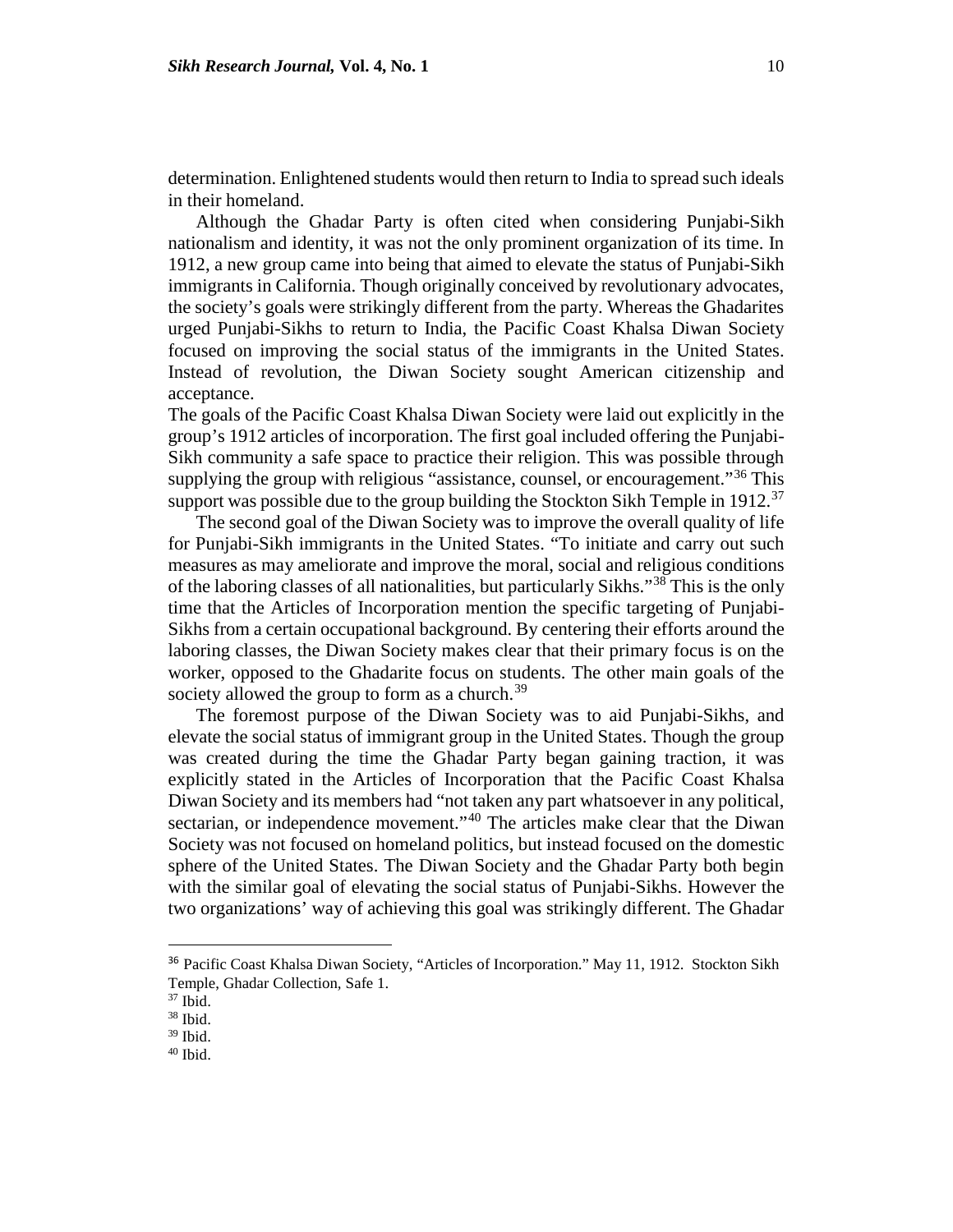Party's aim was to remove the oppressive and foreign colonial rule in Punjab, arguing that self-sovereignty was what was needed. In contrast the Pacific Coast Khalsa Diwan Society acknowledged that the western United States served as a new home for many in the Punjabi-Sikh diaspora. While the organization did not explicitly renounce the revolutionary movement, the Diwan Society focused more on Punjabi-Sikh perception in the United States.

While the differences between these two groups can be seen in their conception, their ideological differences become even more clear after the 1914 *Komagata Maru* incident. In 1914, a group of hopeful Indian immigrants began their seaward journey from Hong Kong to Vancouver. Aboard a vessel named the *Komagata Maru*, 376 passengers – 24 Muslims, 12 Hindus, 340 Sikhs in total<sup>[41](#page-11-0)</sup> – had dreamt of moving to the west in hopes of starting anew. The journey was long and uncomfortable, as hopeful immigrants' packed into the small hull for over a month at sea. $42$ 

The voyage of the *Komagata Maru* was organized by the Ghadar party, and the passage of the ship was meant as a political statement that drew aim at the exclusionary nature of Canada and the United States. Those on board had many ties to the immigrants already in North America. Many had made plans to live or work with those who already gained entry. If accepted, the inclusion of these newcomers would only further strengthen the population of Indian immigrants. Most would have to thank the Ghadar Party for organizing their passage, creating new Ghadar sympathizers. However, if denied, the Ghadarites could point to this incident to showcase the cruel exclusionary attitudes of western governments – further cementing their claims that British rule did not belong in India. The Ghadarites had hoped to challenge the trend of Indian exclusion. As argued by Johnston, the group "saw it as an act of patriotism, which win or lose, would win"[43](#page-11-2) the Ghadars fame, or bring awareness to their cause of independence.

Upon reaching Canada, the *Komagata Maru* was told it could not dock. British officials had been tracking and keeping tabs on Ghadarite activity. The chartering of a ship was enough for British officials to tip off the Canadian border agents to the immigrants' arrival.<sup>[44](#page-11-3)</sup> All on board were considered to be Ghadarites and extreme agitators. Though most of the travelers had proper paperwork, various reasons were given to deny their entry. The number of people aboard was considered to have been sizable enough to impact the local economy. While a multitude of excuses were given as to why these individuals could not enter Canada, the main justification was that their presence would disrupt the local job market.

<span id="page-11-0"></span> <sup>41</sup> Johnston, *The Voyage of the Komagata Maru*, 33.

<span id="page-11-1"></span><sup>42</sup> Ibid.

<span id="page-11-2"></span><sup>43</sup> Johnston, *The Voyage of the Komagata Maru*, 25.

<sup>44</sup> Seema Sohi *Echoes of Mutiny: Race, Surveillance, and Indian Anticolonialism in North* 

<span id="page-11-3"></span>*America* (Oxford, England: Oxford University Press, 2014), p. 137-142.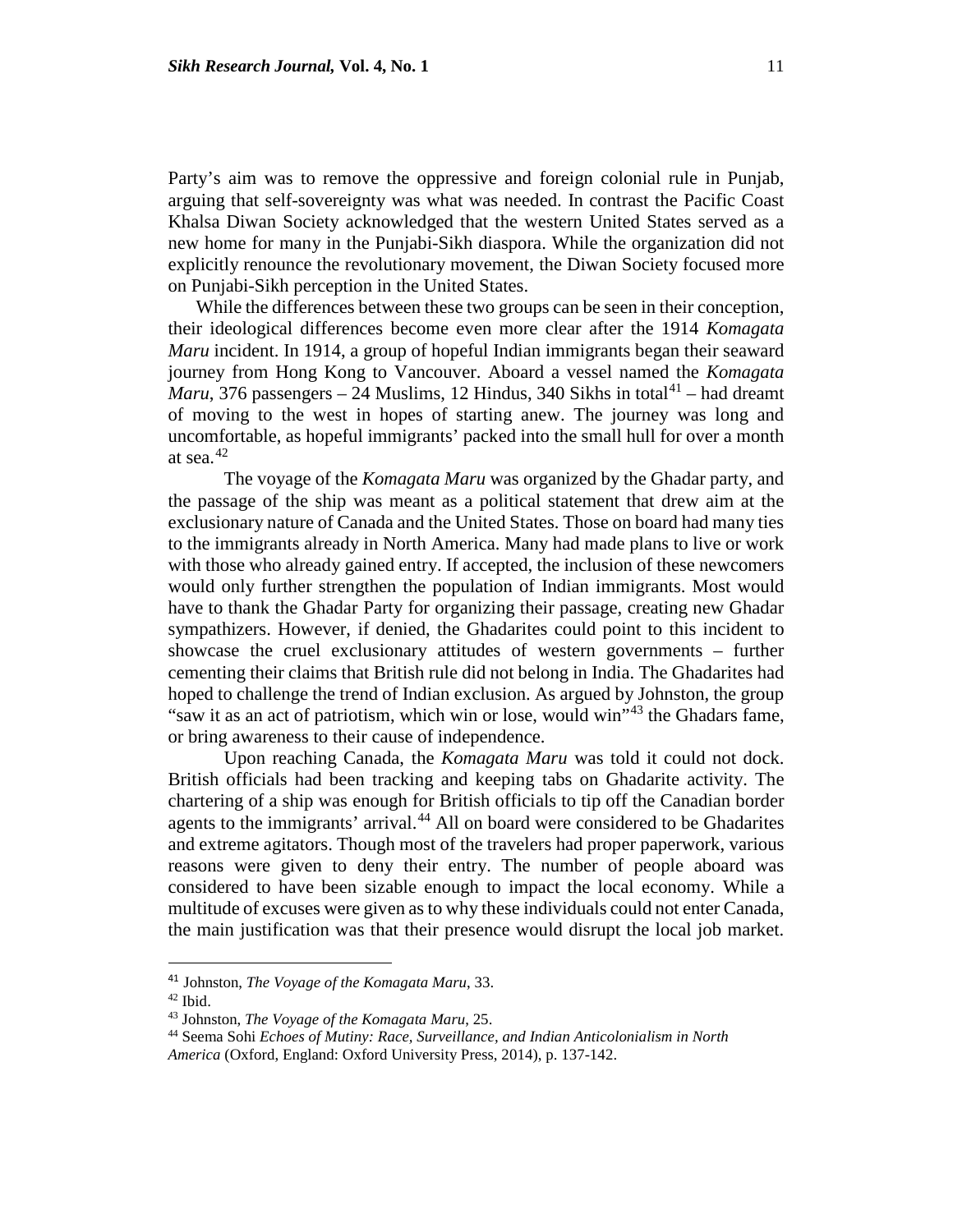Canadian immigration officials were adamant on not allowing the immigrants entry, and the *Komgata Maru* was forced to return to India.<sup>[45](#page-12-0)</sup>

Such friction only multiplied upon the *Komagata Maru's* return to India. After their homecoming nearly a year later, the passengers were met by British forces and placed under guard. The travelers were told that their participation in the voyage served as a confession to being affiliated with the Ghadar party, leaving the travelers with the title of political agitators. The passengers were told that their reentry would be considered on a case-by-case basis at a police station miles away. However, on their march a scuffle broke out between travelers and soldiers. What ensued was a chaotic scene of gunfire and fist fights. The conflict raged on into the night, leaving 12 Sikhs dead. $46$  Most of the other passengers managed to escape into the night, though 25 were arrested.

Such attitudes are most visible in (the later assassinated) Ghadarite Ram Chandra's 1916 pamphlet, *Exclusion of Hindus from America Due to British Influence.* Chandra argues that the major motivations for Indian exclusion in the United States – such as color, lack of job opportunities and increased competition for American workers – were simply proxy reasons hiding the true intentions behind the exclusion. As argued by Chandra, "The British government itself does not want Hindu's [sic] to come here [the United States]. They might be become imbued with pestiferous ideas of political freedom."[47](#page-12-2) The move to the United States presented immigrants with new environments, language and social cues; however there seemed to be no sharper change than that of politics and government.

Though no official laws were set for Indian exclusion during the time of Chandra's pamphlet, his suspicions were not unfounded. In 1911, 517 Indian immigrants were admitted into the United States, while 861 were debarred.<sup>[48](#page-12-3)</sup> These numbers are a great change from the 1,782 admitted just the year before. These numbers slimmed due to communication between Great Britain and the United States, as fears of anticolonialism and revolution fueled this decrease of admittance. Indian immigrants were seen as unruly, and their presence in the United States was perceived to pose a threat to the Anglo-hegemony found within U.S. culture.<sup>[49](#page-12-4)</sup> Such attitudes helped shape Ghadar rhetoric. The United States was not viewed as a welcoming place, but instead a temporary waystation where immigrants would eventually return home.

<span id="page-12-0"></span> $45$  Ibid.

<span id="page-12-1"></span><sup>46</sup> Johnston, 104.

<span id="page-12-2"></span><sup>47</sup> Ram Chandra, *Exclusion of Hindus from America Due to British Influence* (San Francisco, California, Hindustan Gadar, 1916), 1.

<sup>&</sup>lt;sup>48</sup> Franklin Ng, "The History and Immigration of Asian Americans," 112.

<span id="page-12-4"></span><span id="page-12-3"></span><sup>49</sup> Edward J.W. Park, Xiaojian Zhao *Asian Americans: An Encyclopedia of Social, Cultural, Economic and Political History* (Santa Barbara, California: Greenwood Publishing Group, 2014),

<sup>563.</sup>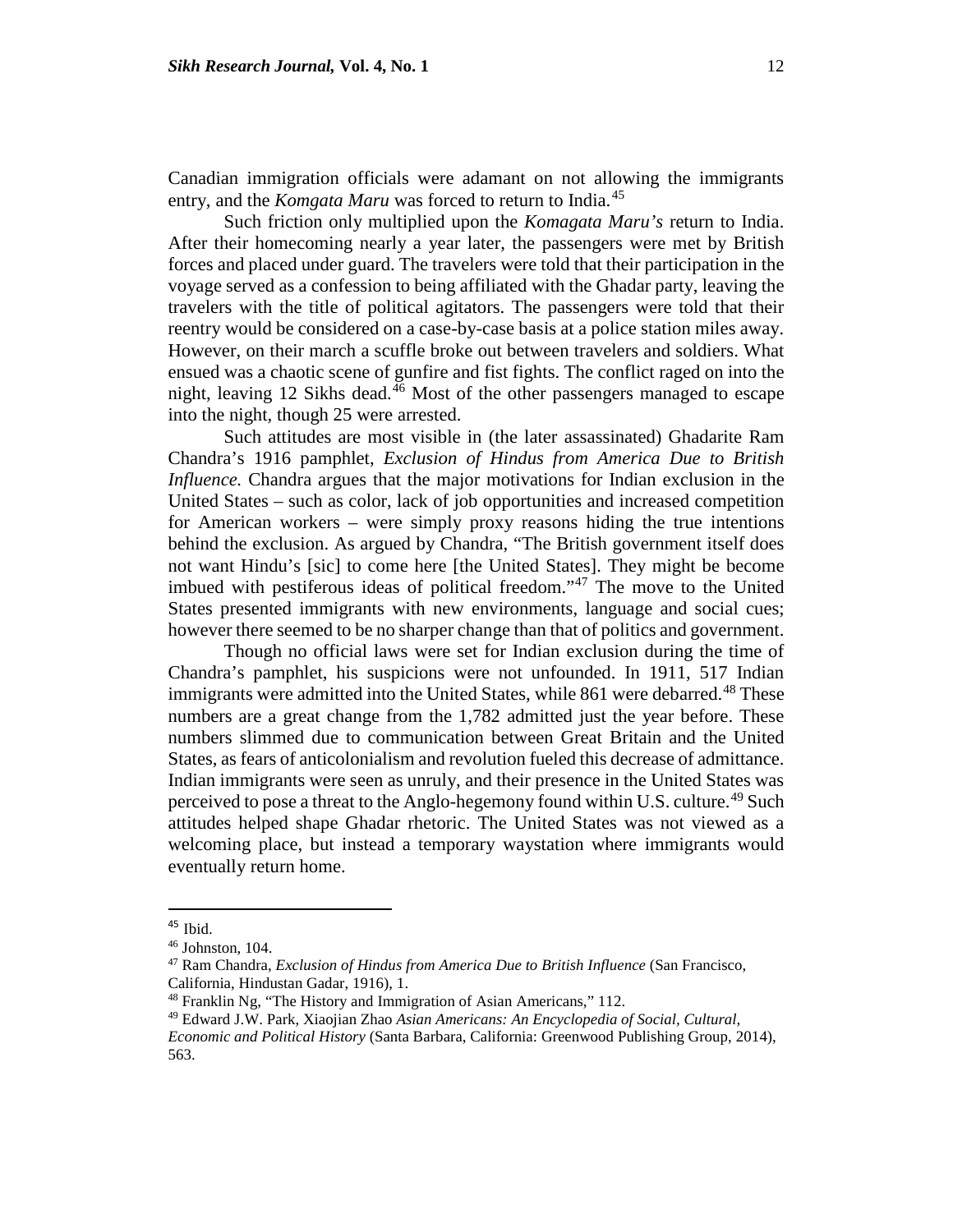Grouping whites as a singular enemy was a major tactic employed by the Ghadar Party. Take for instance the 1914 Ghadar essay, *Zulam! Zulam! Gore Shahi Zulam!* The title of this work translates to "Tyranny! Tyranny! The Tyranny of the White Oppressors!"<sup>[50](#page-13-0)</sup> This essay was a response to the 1914 deportation of a Ghadar leader from Canada. The essay was printed in the widely circulated Ghadar newsletter, and called for Ghadarites in Canada and the United States to take up arms against a white enemy. Though no violence ever occurred, the essay represents how the Ghadar party rallied against a universal enemy. The Ghadarites folded the local white Canadian and American populations as an extension of the white colonial oppressor. Such rhetoric also promoted a return to Punjab, as the United States and Canada was seen as no home for the immigrant group.

Whereas the constant discrimination faced by the Punjabi-Sikhs allowed for the rise of a nationalist Punjabi-Sikh identity in the United States, the 1914 *Komagata Maru* incident served as a call to action for the Ghadar party. The *Komagata Maru* incident lit a fuse under the already motivated and insulted Ghadarites. After being excluded and now violently oppressed, the Ghadarites were only further motivated to attain independence. As Ramnath has noted, the "…already-primed West coast community, [sped up] the escalation of demands for armed action to avenge such a grievous insult."[51](#page-13-1) The Ghadar party now had a singular event to point to when trying to unite the Punjabi-Sikh community in California.

The Ghadar Party was not alone in its efforts, as the group looked to Germany for support for their independence movement. On August 4, 1914, Great Britain declared war on Germany.<sup>[52](#page-13-2)</sup> The Ghadar Party and the German government became natural allies, creating a symbiotic relationship in which the Germans would fund Ghadarite's revolution.<sup>[53](#page-13-3)</sup> The Germans created instability within the British Empire, and the Ghadarites received funding and the opportunity to attack a distracted colonial state. The Germans were seen as a friend, and sometimes held as a savior. The partnership between the Germans and the Ghadarites is telling as to how the immigrant group viewed their place in the United States. By fraternizing with a foe of both the British and the United States, the revolutionaries accepted these countries as their enemies.

Following the 1914 *Komagata Maru* incident, the Ghadar party set out to organize a return to India from the United States. Meetings were organized throughout California to spread the word of the imminent revolution. At one such meeting, Ram Chandra exclaimed "The ghosts of our ancestors are branding us a

<span id="page-13-0"></span> <sup>50</sup> Darshan Singh Tatla, *A Guide to Sources: Ghadar Movement* (Amritsar, Punjab: Guru Nanak Dev University, 2003), 20.

<span id="page-13-1"></span><sup>51</sup> Ramnath, *Haj to Utopia*, 33.

<span id="page-13-2"></span> $\frac{52 \text{ Ibid., } 11.}{53 \text{ Ibid.}}$ 

<span id="page-13-3"></span>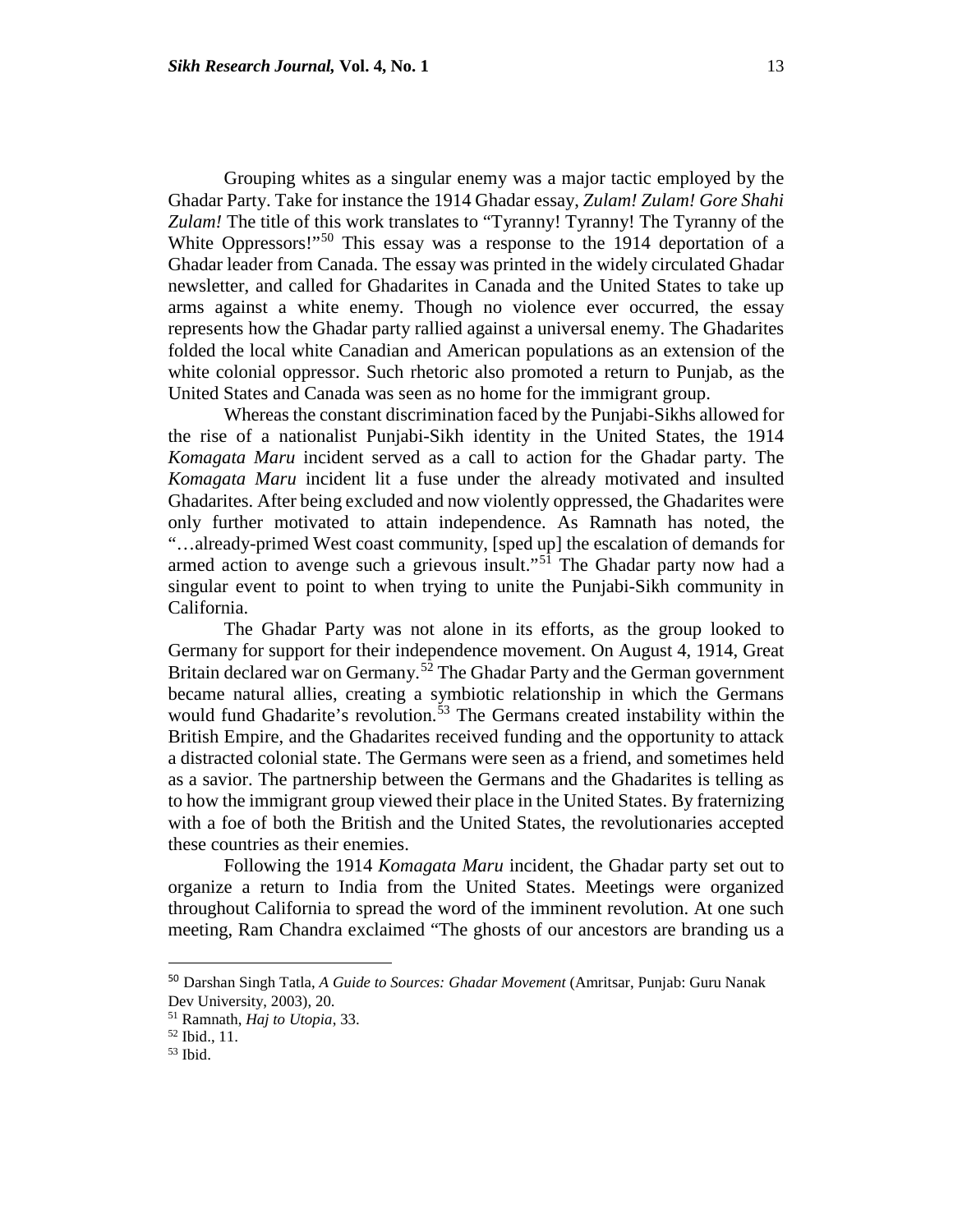shameless progeny. They… will never know rest until we cut down every Englishman. Our Motherland is summoning us to come and free her from the clutches of these tyrants!"[54](#page-14-0) Chandra's statements reminded Punjabi-Sikhs of their shared history in India. Moreover, speakers at these meetings emphasized the support given by the German government. These meetings encapsulate years of Ghadar ideologies. While the Ghadar party always urged Punjabi-Sikhs to return to India, these wishes did not become reality until the mid-1910's. Those who followed the Ghadar ideology sold their land to pay for their passage back to India. The selling off of their goods and land, as Ramnath has argued, is representative of Punjabi-Sikhs "sacrificing an American territorial future for an Indian one."[55](#page-14-1) The purpose of the United States had thereby been fulfilled.

The Ghadar revolution ended up failing. By 1917 most of its leaders were captured in either India or the United States, and trials soon followed in the subsequent months. As previously noted, the trials ended in the assassination of Ram Chandra. The outcome of the trial had detrimental effects on the Punjabi-Sikh diaspora in California. The already persecuted group of immigrants was now further typecast as problematic. The court system represents the highest authority in America – it is where the government is able to impose their laws on rulebreakers. The Ghadarites who planned Chandra's assassination showed disrespect to this institution. The assassination was more than the removal of a political opponent; it was a performance by the Ghadars. The killing reaffirmed that the revolutionaries did not care about the authority of the United States because their interest was to return to India. However, this painted the remaining community in a negative light. Stereotypes of Punjabi-Sikhs as disloyal, rowdy and undesirable were reinforced.<sup>[56](#page-14-2)</sup> Immigrants were then seen as a troublesome bunch that practiced anarchy and had no regard for American customs. It is through this negativity one sees the emergence of a counter to the Ghadarites – the Pacific Coast Khalsa Diwan Society – a group that viewed California as a final home for the immigrants instead of a midpoint.

#### **From Indian to American: The Rise of the Pacific Coast Khalsa Diwan Society**

Following the spectacular and public demise of the Ghadar party, the Diwan Society pushed to change the public stereotype of Indians in California. The dramatic conclusion of the Hindu-German conspiracy trial prompted many to view the foreigners as unruly, uncivilized and anarchist. The Diwan Society had set out

<span id="page-14-0"></span> <sup>54</sup> Ibid., 33.

 $55$  Ibid.

<span id="page-14-2"></span><span id="page-14-1"></span><sup>&</sup>lt;sup>56</sup> The revolutionaries were often painted in a negative light, as seen in French Strother, "Fighting" Germany's Spies IX: The Hindu German Conspiracy," *This World's Work,* vol. 13. September, 1918. South Asian Digital Archive, Freedom Movement Collection.

https://www.saadigitalarchive.org/item/20111101-4468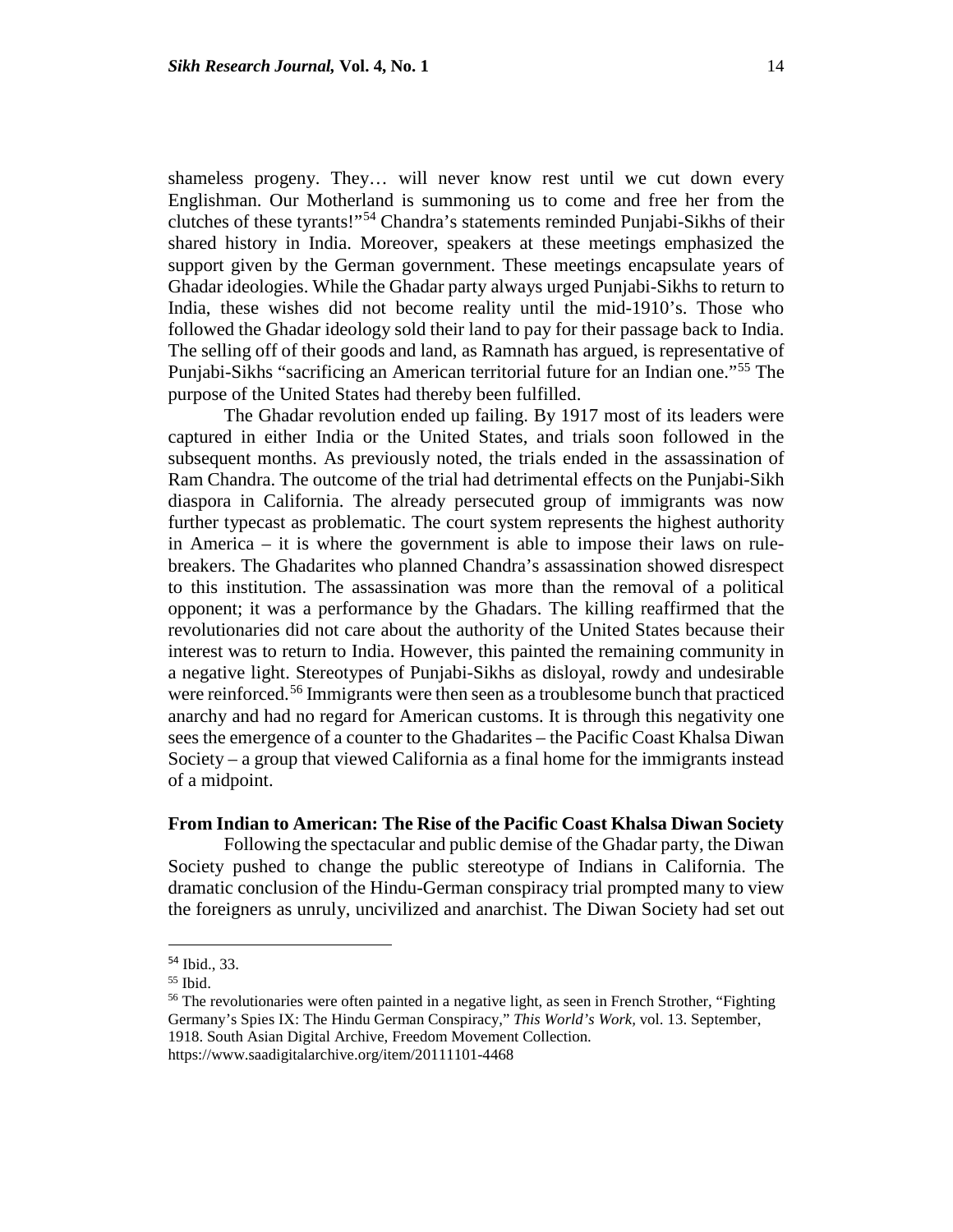on a community outreach effort that aimed to change the perception of Punjabi-Sikhs in the United States, specifically for those in California.

This effort first began when the Diwan Society sent a letter on December 2<sup>nd</sup>, 1918 to President Woodrow Wilson. The letter urged the President to support the Indian independence movement. Though the Diwan Society lobbied for Indian Independence, the group made sure to distance themselves from their revolutionary counterparts. As noted in the letter, the Diwan Society was made up of "those who once claimed India as their home and love her, yet and now belong to this great country [The United States]."[57](#page-15-0) The line between revolutionary and loyal American become clearer when looking at the letter signature. The last line of the letter states the Diwan Society represented "the loyal Hindus of California."[58](#page-15-1) This signature was included as a political gesture that distanced the Diwan Society from the Ghadar party. Though the Diwan Society took an interest in homeland politics, this does not mean that the group wished to return to India. The group publicly made clear that the United States was their home. This approach to belonging is opposite to the one embodied by the Ghadarites.

The re-visioning of the Punjabi-Sikh image continued through 1919 with a more localized effort. The Diwan Society was able to obtain testimony from four public leaders in Stockton, California – from the Stockton mayor, Stockton police chief, Stockton Bank president and San Joaquin County District Attorney. These accounts were sent to California Governor William Stephens to depict Indian immigrants as outstanding American citizens. All four testimonies were from community leaders who represented different aspects of American society; the mayor for civic involvement, the banker to depict economic responsibility and the police chief and district attorney to represent the good behavior of the Punjabi-Sikhs.<sup>[59](#page-15-2)</sup>

The January 15, 1919 letter from Stockton Mayor A.C. Oullahan depicted the immigrant group as hard-working, loyal, and peaceful. Oullahan also mentions how Punjabi-Sikhs support various war-time industries such as liberty loans and the Red Cross.<sup>[60](#page-15-3)</sup> The letter from the Stockton police chief echoed similar sentiments but mentioned that the immigrant group was "regarded as peace loving people."<sup>[61](#page-15-4)</sup> The goal of the letters was to elevate the social status of Indian immigrants in California. White community leaders presented Punjabi-Sikhs as loyal Americans. While these individuals did not advocate for immigration reform, the writers did

<span id="page-15-0"></span><sup>57</sup> Pacific Coast Khalsa Diwan Society to Woodrow Wilson, December 2, 1918. Stockton Sikh Temple, Ghadar Collection, Safe 1.

<span id="page-15-1"></span><sup>&</sup>lt;sup>58</sup> Ibid.<br><sup>59</sup> These letters can be found in the Stockton Sikh Temple's *Ghadar Collection*, Safe 1.

<span id="page-15-3"></span><span id="page-15-2"></span><sup>&</sup>lt;sup>60</sup> A.C. Oullahan to William D. Stephens, January 15, 1919. Stockton Sikh Temple, Ghadar Collection, Safe 1.

<span id="page-15-4"></span><sup>61</sup> W.M. Simpson to William D. Stephens*,* January 15, 1919. Stockton Sikh Temple, Ghadar Collection, Safe 1.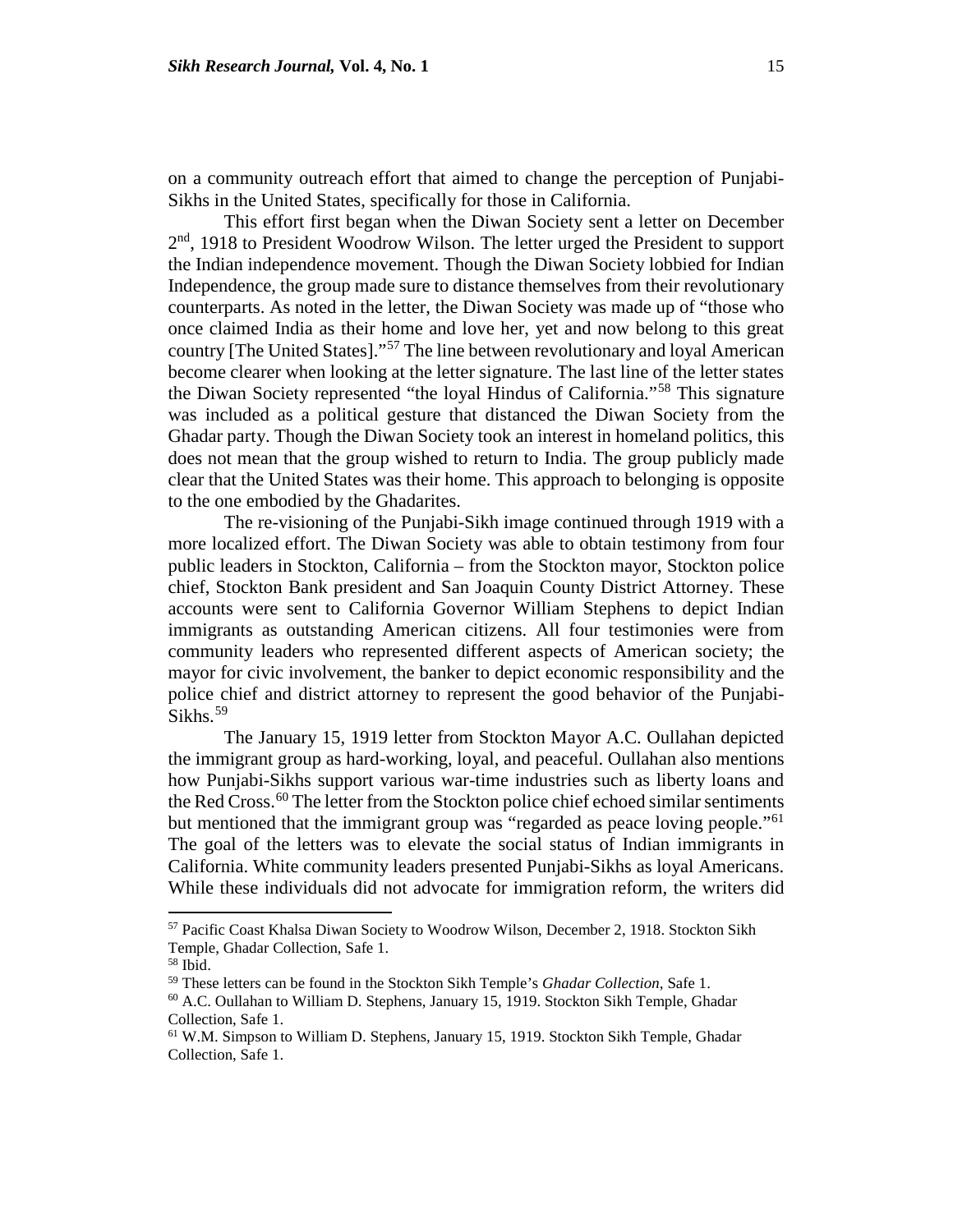agree that the current Indian population in California is one that should be met with respect and acceptance.

All four letters present the Punjabi-Sikhs as ideal American citizens. They are presented as a group who worked hard, followed the law and supported the United States during World War I. The descriptions of this group run counter to the revolutionary image of the Ghadar Party. The very existence of such letters – and the portrayal of immigrants in the testimonies – runs counter to Ghadar ideologies. Instead of promoting a return to India and advocating for the violent overthrow of a western power, these letters show that many immigrants (especially those affiliated with the Diwan Society) cared about their long term image in California. According to the testimonies this group was not one that promoted anarchy and revolution, but instead supported their local communities and government.

The letters also bring to light the group's support of the war against Germany. The letters note that the Pacific Coast Khalsa Diwan Society supported wartime efforts such as taking out liberty loans, donating to the Red Cross, and purchasing thrift/war stamps. These claims illustrate how the Diwan Society actively supported American war efforts during World War I – placing the group at odds with the Ghadar Party who partnered with the Germans to overthrow England. Instead of reaching for an opportunity to disrupt the British, the Diwan Society hoped to aid the United States and the allied powers. Their support for the American war effort represents how the Diwan's viewed the United States as a home and nation, instead of a temporary waypoint. The collection of these letters was a calculated political move that aimed to elevate the status of Punjabi-Sikhs in the United States. The immigrants were tactfully portrayed as ideal citizens – supporting war efforts, following the law, and contributing to the local economy.

Though Punjabi-Sikhs were considered a desirable immigrant group, the newcomers still held the status of second-class citizens – it was clear more action was needed by the Diwan Society in order for the immigrants to become further accepted within society. These efforts culminated in the Diwan Society's support for Bhagat Singh Thind in his 1924 case against the United States. Bhagat Singh Thind – a World War I veteran who fought for the British abroad – believed that his involvement in the war should allow him to naturalize as an American citizen.<sup>[62](#page-16-0)</sup> Fed up with his status as an alien ineligible for citizenship, Thind sued the United States government in 1924. While Thind emphasized his involvement in the Great War, the crux of his argument focused on the genealogical history of Punjabi-Sikhs. Thind presented Punjabis as Aryan, and therefor white and eligible for citizenship. $63$ 

<span id="page-16-0"></span><sup>62</sup> Georgia Warnke, *After Identity: Rethinking Race, Sex, and Gender* (Cambridge, England:

<span id="page-16-1"></span>Cambridge University Press, 2007), 57-58.

<sup>63</sup> Ibid.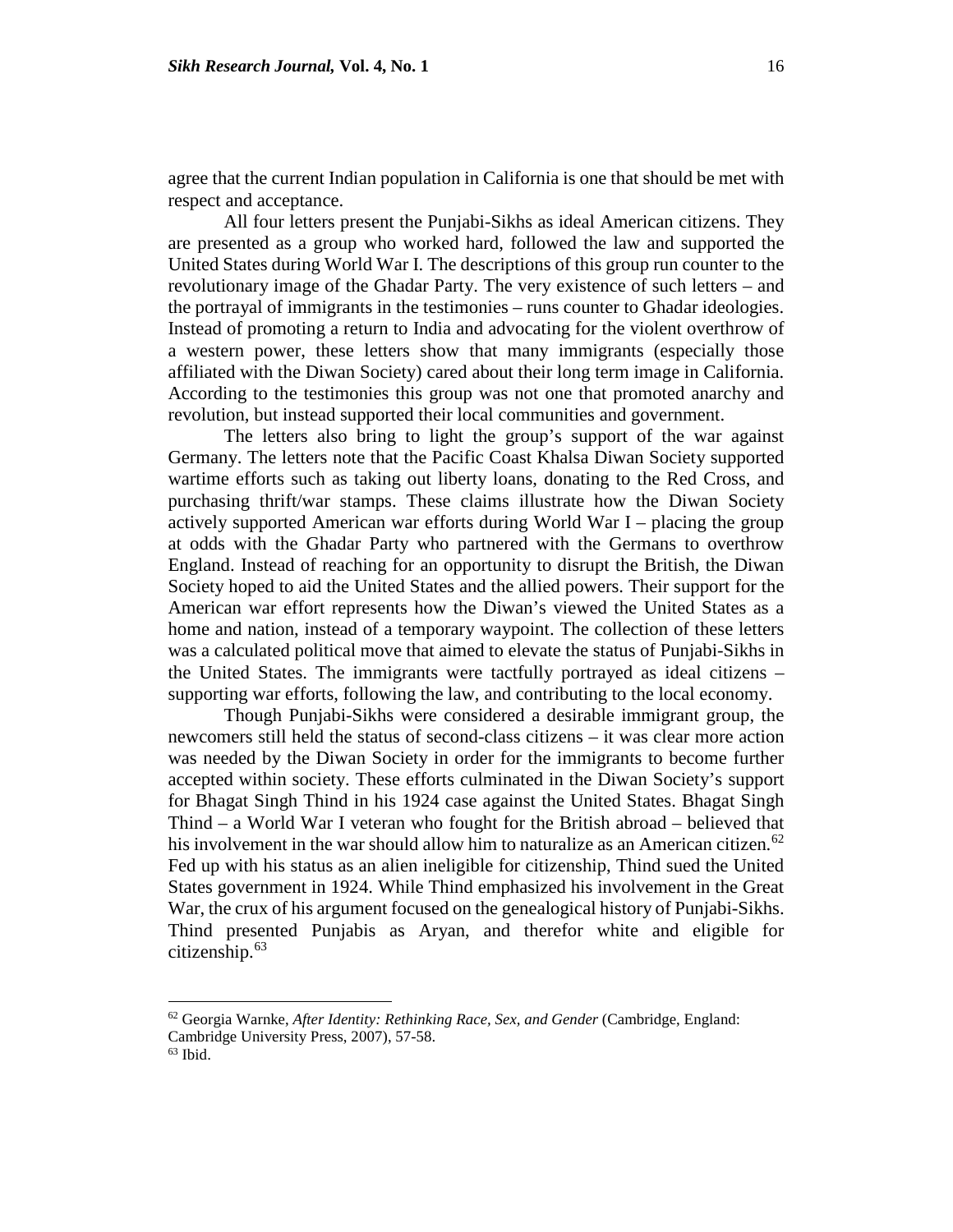As Thind's court case unfolded, the Diwan Society viewed the case as an opportunity to forward their cause of social elevation. In 1922 a pamphlet was released by Punjabi academic Pardaman Singh. The document, titled *Ethnological Epitome of the Hindustanees of the Pacific Coast,* argued that Punjabi-Sikh's were descendants of Aryans and those in California should be considered white. The essay was edited by Teja Singh and published by the Diwan Society. The pamphlet was written in response to the Bhagat Singh Thind court case, and aimed to elevate the status of Punjabi-Sikhs in the California by painting them as similar to whites.

The author of the pamphlet argued that India and Europe were both colonized by Aryan empires, and as a result the peoples of these two areas were more similar than previously thought. Singh begins his claims by recounting the history of Alexander the Great. "The Aryans…developed a great civilization in India."[64](#page-17-0) After establishing a part of his empire in Northern India, Alexander left behind a community of Greco-Aryan-Punjabi people. "For nearly two centuries the Greek princes ruled the Punjab", mixing and assimilating into Punjab.<sup>[65](#page-17-1)</sup> Singh spent the rest of the essay focusing on the physical similarities between Punjabis and Europeans, while contrasting both with other races of people.

Yet the physical and genealogical similarities between Punjabis and American whites were not the only focus of the Diwan Society, as the group also brought attention to the Sikh faith. The Diwan Society also produced *The Message of the Sikh Faith* – a pamphlet that aimed to educated white Americans on Sikhism and its similarities to other monotheistic western religions. The goal of this pamphlet was to make Sikhism seem less foreign to the average American. Due to many Indians being described as Hindoo, Punjabi-Sikhs were overwhelmingly mistaken for followers of Hinduism. The aim of this pamphlet was to introduce Americans to the ideals of Sikhism and dispel any notions of foreignness associated with the religion. The authors even compared Sikh hymns indirectly to the religious music of Martin Luther (a composer as well as theologian and reformer) when explaining the importance of song in Sikhism.<sup>[66](#page-17-2)</sup>

The campaign to reimage Punjabi-Sikhs as white Americans was a stark departure from the ethnocentric rhetoric of the Ghadar Party. Recall the speech made by Ram Chandra, who urged Punjabi-Sikhs to murder every Englishman, or *Zulam!,* a call to arms that urged Punjabi-Sikhs to murder any white person they

<span id="page-17-0"></span><sup>64</sup> Pardaman Singh, *Ethnological Epitome of the Hindustanees of the Pacific Coast* (Stockton, California, The Pacific Coast Khalsa Diwan Society, 1919), 2; South Asian Digital Archive, Pacific Coast Khalsa Diwan Society Collection.

https://www.saadigitalarchive.org/item/20111027-436 65 Ibid., 5.

<span id="page-17-2"></span><span id="page-17-1"></span><sup>66</sup> Bhai Jodh Singh, "The Message of the Sikh Faith," (Stockton, California: Pacific Coast Khalsa Diwan Society, date unknown), 17, South Asian Digital Archive, Pacific Coast Khalsa Diwan Society Collection. https://www.saadigitalarchive.org/item/20111031-441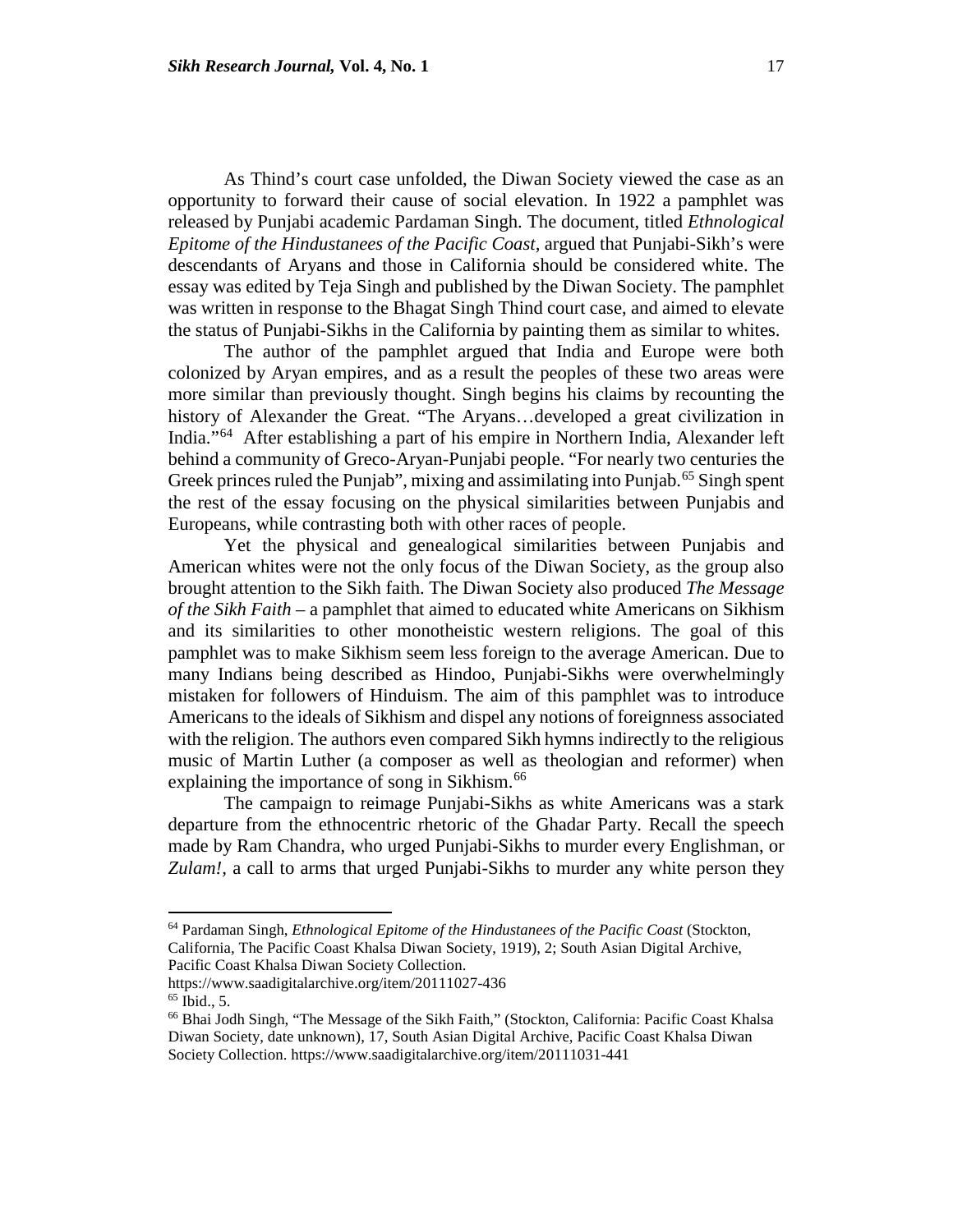saw. The rhetoric employed by the Ghadar Party cast Punjabi-Sikhs as different from their white oppressors. This tactic allowed for a rise in anticolonial identity for the Punjabi-Sikhs. However, the efforts by the Diwan Society often presented Punjabi-Sikhs as ideal American citizens. Their literature presented the group as white, and as active members of their local communities. Such an effort showcases how the Diwan Society would have rather merged or assimilated into their surroundings. The presentation of Punjabi-Sikhs as Caucasian is a strikingly different view on identity than the one held by the Ghadar Party.

#### **Conclusion**

 $\overline{\phantom{a}}$ 

The Pacific Coast Khalsa Diwan Society and the Ghadar Party offered Punjabi-Sikh immigrants alternate pathways to understanding identity and belonging. While they shared the goal of elevating the status of Punjabi Sikhs either abroad in California or in the Punjab homeland, their approaches to achieving this goal were strikingly different. Yet although the revolutionary Ghadarites and the assimilative Khalsa Diwans seem ideologically at odds with each other, their leadership and spaces used suggest a cross-pollination that has not yet been examined. Bhagat Singh Thind, for example, was active in the American Ghadarite scene (a fact that was used against him in trial). The founders of the Pacific Coast Khalsa Dhiwan Society, whose signatures are present on the group's articles of incorporation, were active Ghadarites. The historical record does not give us a fully accurate picture of the complex, lived realities of these activists. One letter in particular does point to a divide between these groups. An August 19, 1956 letter between Ghadar revolutionaries speaks of past tension between the two groups. The Ghadarite mentions that before the group embarked on their revolutionary quest, the party "had an open skirmish with the Gurdwara Party<sup>[67](#page-18-0)</sup> in Stockton, who were openly hostile to the Gadar Party."[68](#page-18-1) Though the extent or cause of this skirmish is never explained, it is interesting to note that groups were openly hostile with each other.

The Pacific Coast Khalsa Diwan Society and the Ghadar Party understood that something needed to be done to elevate the status of Punjabi-Sikhs either in the homeland or abroad. As discrimination grew, so did their movements of empowerment. Though both parties ultimately failed with their efforts, their messages endured through time. The revolutionary ideals of Ghadar went on to inspire other revolutionary groups in India.<sup>[69](#page-18-2)</sup> The Pacific Coast Khalsa Diwan Society is still around today, though it is not as active as it once was (other Sikh

<span id="page-18-0"></span> $67$  It is clear that the "Gurdwara Party in Stockton" is the Pacific Coast Khalsa Diwan Society, as the organization built the Stockton Sikh Temple in 1912.

<span id="page-18-1"></span><sup>&</sup>lt;sup>68</sup> Bhagwan Singh Gyanee to Jagjit Singh, August 19, 1956. South Asian Digital Archive,

<span id="page-18-2"></span>Bhagwan Singh Gyanee Collection. https://www.saadigitalarchive.org/item/20120805-917 69 Ramnath, *Haj to Utopia*, 122.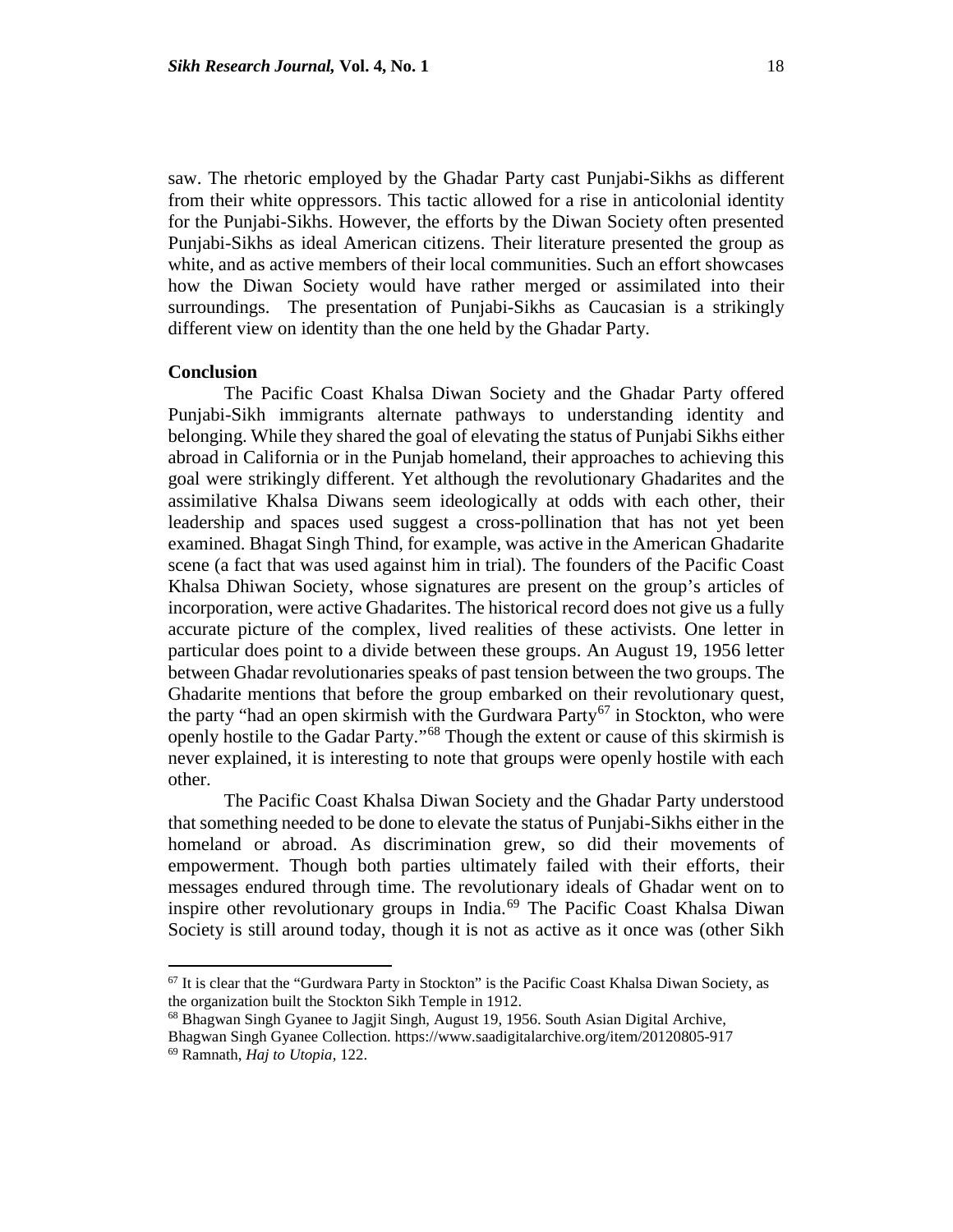advocacy groups such as the Sikh Coalition (2001) continue the Pacific Diwan's assimilative approach).<sup>[70](#page-19-0)</sup> The Ghadar Party and the Pacific Coast Khalsa Diwan Society shared a similar aim, and though the two groups had a strikingly different way of approaching their goal, their efforts made a large impact on the Punjabi-Sikh diaspora in the United States. Even with the organizations' failed attempts to gain in independence or citizenship, their efforts defined Punjabi-Sikh identity in the early  $20<sup>th</sup>$  century northwest.

#### **Bibliography**

#### *Archival Collections*

South Asian Digital Archive, Philadelphia, PA. [https://www.saadigitalarchive.org](https://www.saadigitalarchive.org/) Bellingham Riot Collection Bhagwan Singh Gyanee Collection Pacific Coast Khalsa Diwan Society Collection Papers of Godha Ram Channon Collection Freedom Movements Collection Stockton Sikh Temple, Stockton, California Ghadar Party Collection

#### *Periodicals*

l

*Astoria Daily Budget* (Oregon) *Bellingham Herald* (Washington) *Puget Sound American* (Washington) *The International Wood-Worker* (Illinois)

### *Secondary Sources*

Grewal, J.S. *The Sikhs of the Punjab.* Cambridge, England: University of Cambridge Press, 1990. Guninder-Kaur Singh, Nikky. *Sikhism: An Introduction.* London, England: I.B. Tauris & Co., 2011. Jensen, Joan. *Passage from India: Asian Indian Immigrants in North America.* New Haven, Connecticut: Yale University Press, 1988. Johnston, Hugh. *The Voyage of the Komagata Maru: The Sikh Challenge to Canada's Colour Bar.* Vancouver, Canada: University of British Columbia Press, 2011.

<span id="page-19-0"></span> $70$  The Sikh Coalition and the Sikh American Legal Defense & Education Funds are Sikh advocacy groups who lobby for the rights of Punjabi-Sikhs in the United States. These groups became more active after 9/11, when a series of xenophobic events affected Sikhs in the United States.